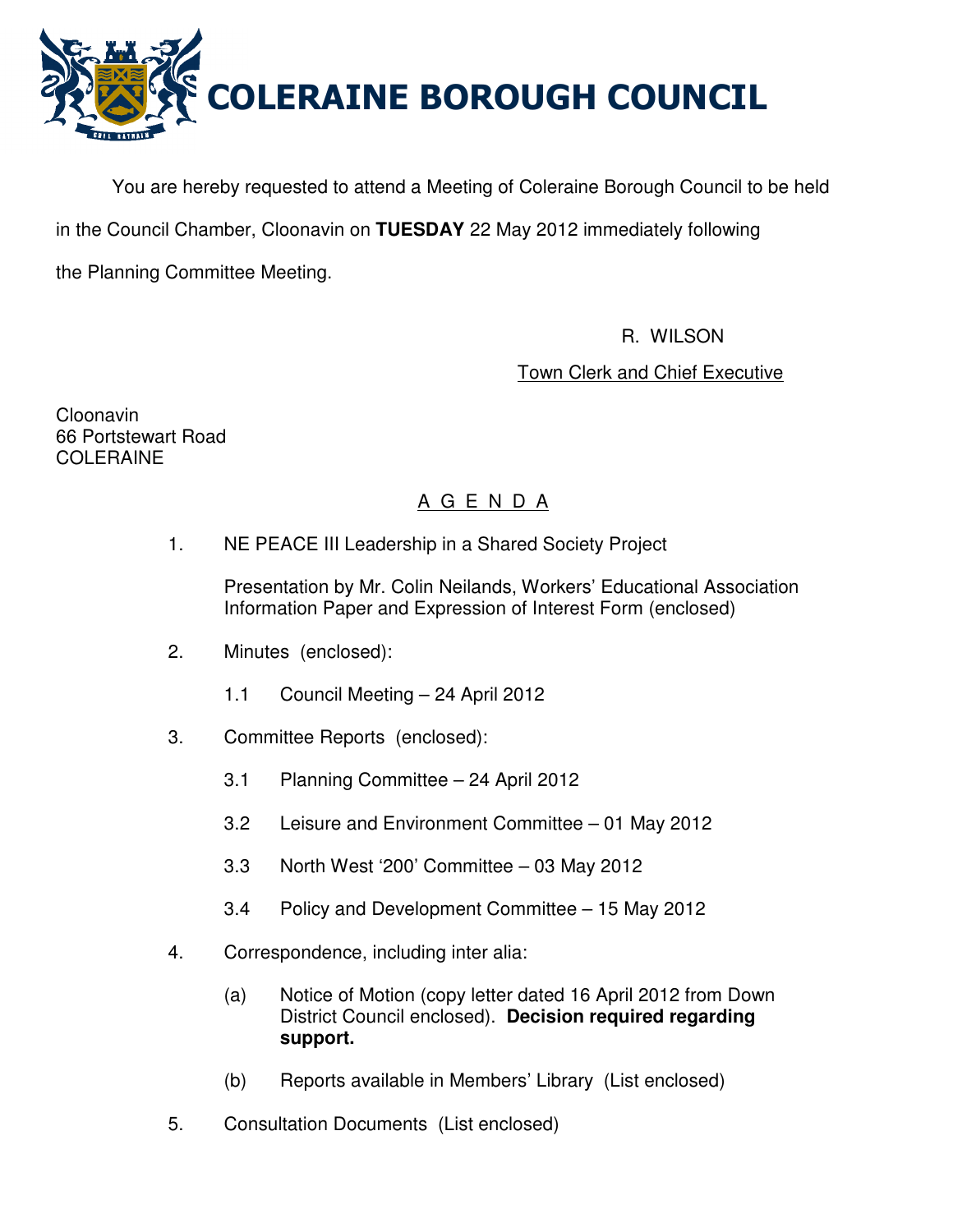6. Documents for Sealing

# **Enclosed for Information:**

- i) Letter dated 23 April 2012 from the Northern Ireland Ambulance Service Health and Social Care Trust regarding Equality Screening Report 01 April – 31 December 2011
- ii) Letter dated 30 April 2012 from Carrickfergus Borough Council regarding the 2012 Somme Remembrance Parade and Service
- iii) Letter dated 03 May 2012 from the Department for Employment and Learning regarding the consultation response document in relation to Regulations to Prohibit the Blacklisting of Trade Unionists
- iv) NILGA Key Information Bulletin 11 May 2012

# To: Each Member of Council **18 May 2012**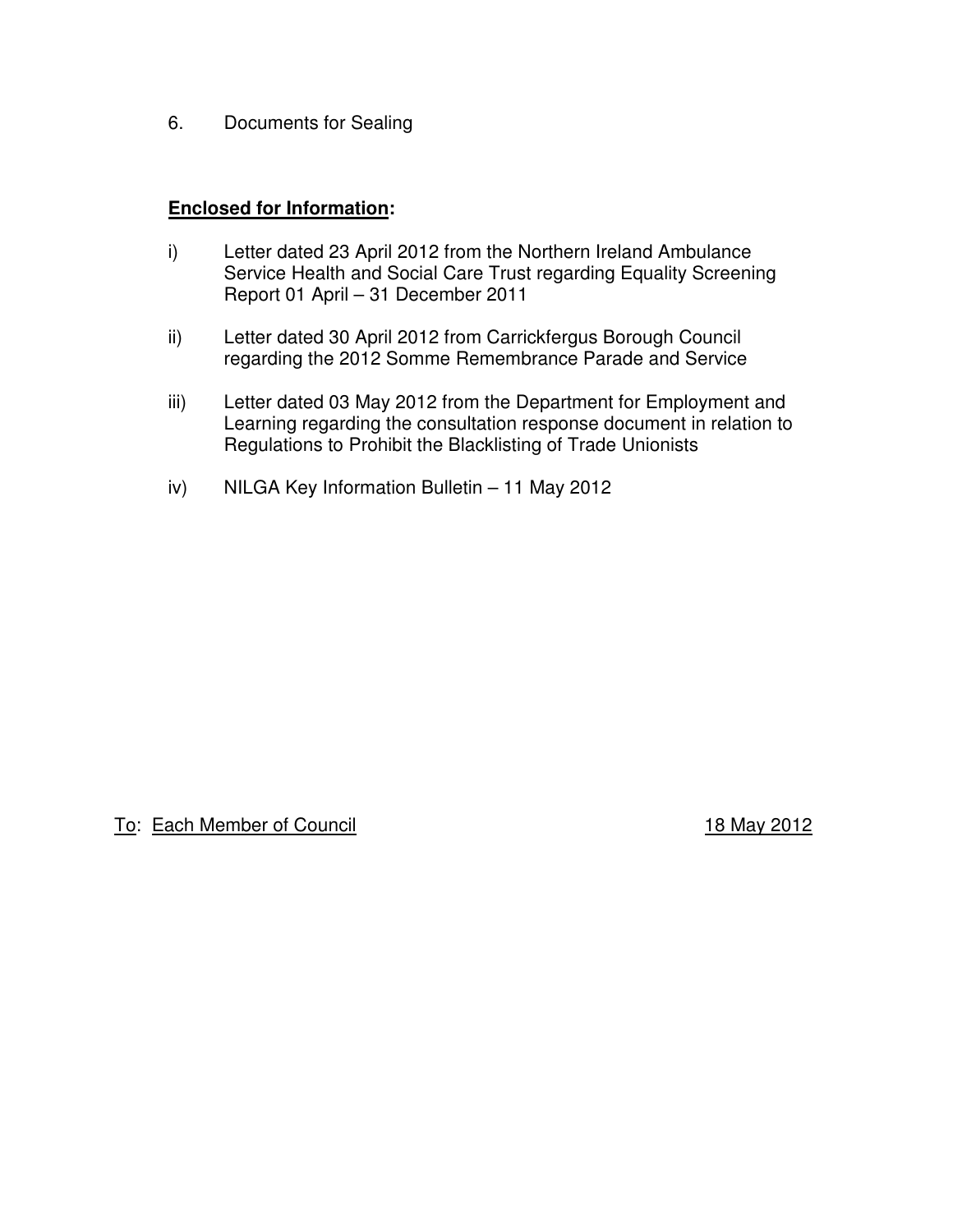# **COUNCIL MEETING**

# **24th April, 2012.**

| <b>Present:</b>                   | The Mayor, Alderman J. M. Bradley, in the Chair<br>The Deputy Mayor, Councillor W. A. King                                                                                                                                                                                                                                                                                                                                                |                                                                                                                         |
|-----------------------------------|-------------------------------------------------------------------------------------------------------------------------------------------------------------------------------------------------------------------------------------------------------------------------------------------------------------------------------------------------------------------------------------------------------------------------------------------|-------------------------------------------------------------------------------------------------------------------------|
|                                   |                                                                                                                                                                                                                                                                                                                                                                                                                                           |                                                                                                                         |
|                                   | <b>Aldermen</b>                                                                                                                                                                                                                                                                                                                                                                                                                           |                                                                                                                         |
|                                   | W. T. Creelman<br>(Items $1.0 - 10.2.1$ )<br>M. T. Hickey (Mrs.)                                                                                                                                                                                                                                                                                                                                                                          | N. F. Hillis<br>W. J. McClure                                                                                           |
|                                   | <b>Councillors</b>                                                                                                                                                                                                                                                                                                                                                                                                                        |                                                                                                                         |
|                                   | C. S. Alexander (Ms.)<br>C. Archibald<br>D. D. Barbour<br>Y. Boyle (Ms.)<br>A. S. Cole<br>G. Duddy<br>E. P. Fielding (Mrs.)<br>M. Fielding                                                                                                                                                                                                                                                                                                | <b>B.</b> Fitzpatrick<br>D. Harding<br>R. J. Holmes<br>W. McCandless<br>D. McClarty<br>G. L. McLaughlin<br>A. McQuillan |
| Officers in<br><b>Attendance:</b> | Town Clerk and Chief Executive, Corporate Director of<br>Environmental Services, Corporate Director of Leisure and<br>Development, Acting Head of Finance, Head of Performance,<br>Policy and Governance, Head of Development Services,<br>Principal Environmental Health Officer, Economic<br>Development Manager, Economic Development Officer<br>(Town Centre Management), Regeneration Manager and<br><b>Administrative Assistant</b> |                                                                                                                         |

**Apology:** Councillor Mrs. Loftus

# **1.0 WELCOME**

The Mayor welcomed everyone to the Meeting.

# **3.0 MINUTES**

The Minutes of the Council Meeting of 27<sup>th</sup> March, 2012 were confirmed and signed.

Matters arising:

# 3.1 Me and Mrs. Jones,  $1 - 5$  The Diamond, Portstewart

Councillor Fielding referred to the result of the vote having been omitted from the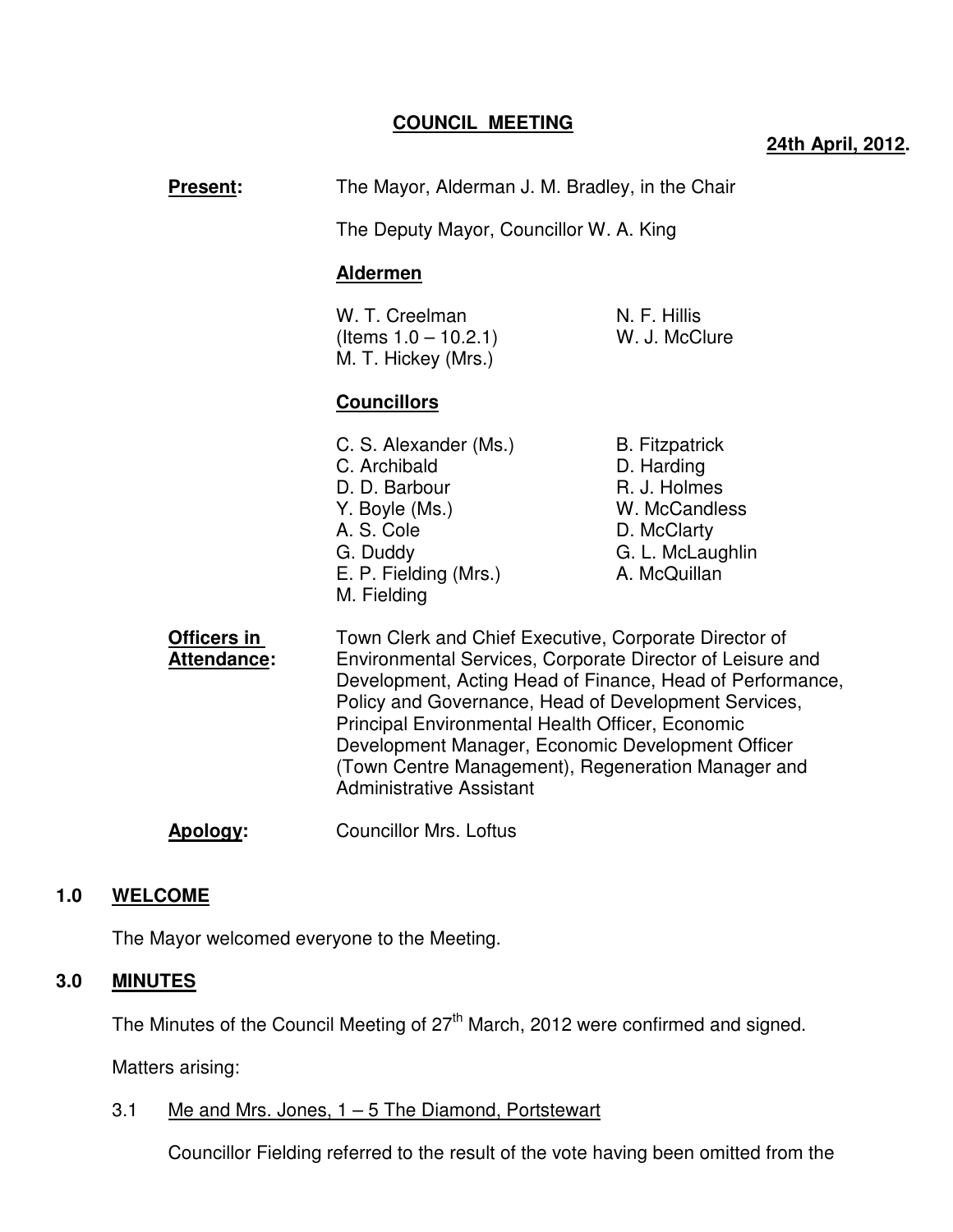Minutes.

It was noted that twelve members had voted in favour of the proposal and three members had voted against.

# **4.0 COMMITTEE REPORTS**

# **4.1 Planning Committee**

The Chairman, Alderman McClure, moved the adoption of the Planning Committee Report; this was duly seconded by Alderman Mrs. Hickey and agreed.

# **4.2 Leisure and Environment Committee**

The Chairman, Councillor Cole, moved the adoption of the Leisure and Environment Committee Report; this was duly seconded by Councillor Barbour:

Matters arising:

# 4.2.1 The High Hedges (NI) 2011

Following a full discussion it was proposed by Councillor Duddy and seconded by Councillor McQuillan:

 That the fee payable to Council to investigate a high hedge complaint be £250.00.

 As an amendment it was proposed by Alderman Mrs. Hickey and seconded by Councillor Holmes:

 That Council accept the recommendation of the Report. On being put to the Meeting the amendment was carried, twelve members voting in favour and nine members voting against.

# **4.3 Policy and Development Committee Report**

 The Vice Chairman, Councillor Fielding, moved the adoption of the Policy and Development Committee Report; this was duly seconded by Councillor Fitzpatrick.

Matters arising:

# 4.3.1 Apology

 It was noted that Councillor Barbour had submitted an apology which had not been recorded in the Minutes.

The Report was subsequently agreed subject to this amendment.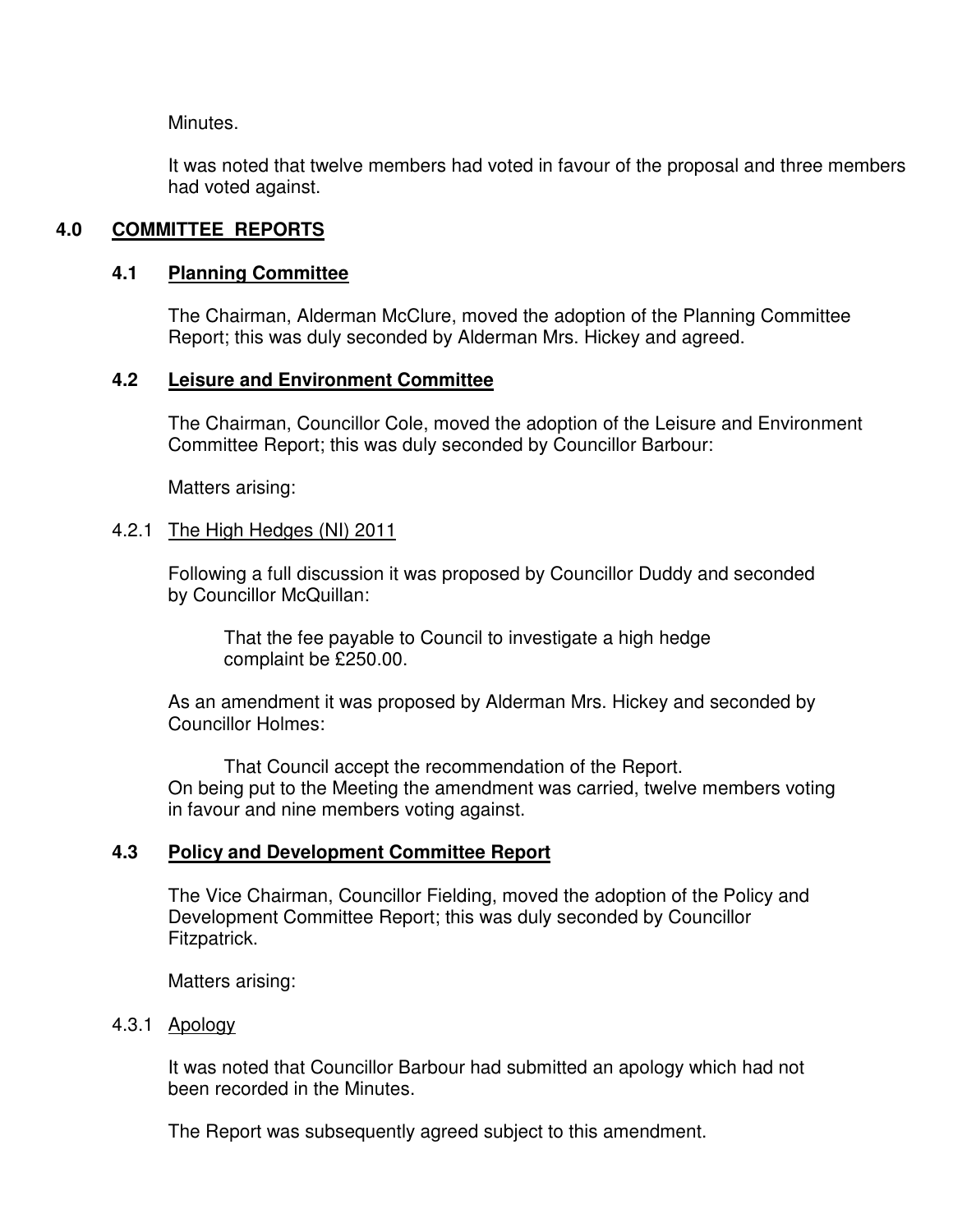# **5.0 DEVELOPMENT SERVICES REPORT**

Consideration was given to the Development Services Report (previously supplied).

# 5.1 Specialist Business Accommodation

The Head of Development Services advised members that an opportunity existed within an eighteen month timeframe to make application to Invest NI for funding if Council proposed to address the accommodation with some form of intervention.

The options considered were as follows:

- a. Foreign Direct Investment
- b. Incubation units
- c. Flexible workspace
- d. Do nothing

 Following discussion it was proposed by Councillor Cole, seconded by Councillor Holmes and unanimously agreed:

That Council proceed with option 'c' - flexible workspace.

# **6.0 ZOMBA CITY COUNCIL**

The Town Clerk and Chief Executive read letter of appreciation from the Chief Executive of Zomba City Council regarding the Commonwealth Scholarship for Busta Chiona, Senior Disease Control Officer in the Environmental Health Department.

Thanks were also expressed for the provision of gifts presented by the Deputy Mayor and Councillor Ms. Boyle during their visit earlier in the month.

# 6.1 Visit to Zomba

 The Deputy Mayor and Councillor Ms. Boyle gave a short report on their recent trip when they had visited various projects.

# **7.0 DOCUMENTS TABLED**

 Members noted the list of documents which had been made available in the Members' Library (previously supplied).

# **8.0 CONSULTATION DOCUMENTS**

Details of consultation documents received were noted (previously supplied).

 Any member who wished to make a response was asked to contact the Head of Performance, Policy and Governance before the due date for comments as detailed in the report.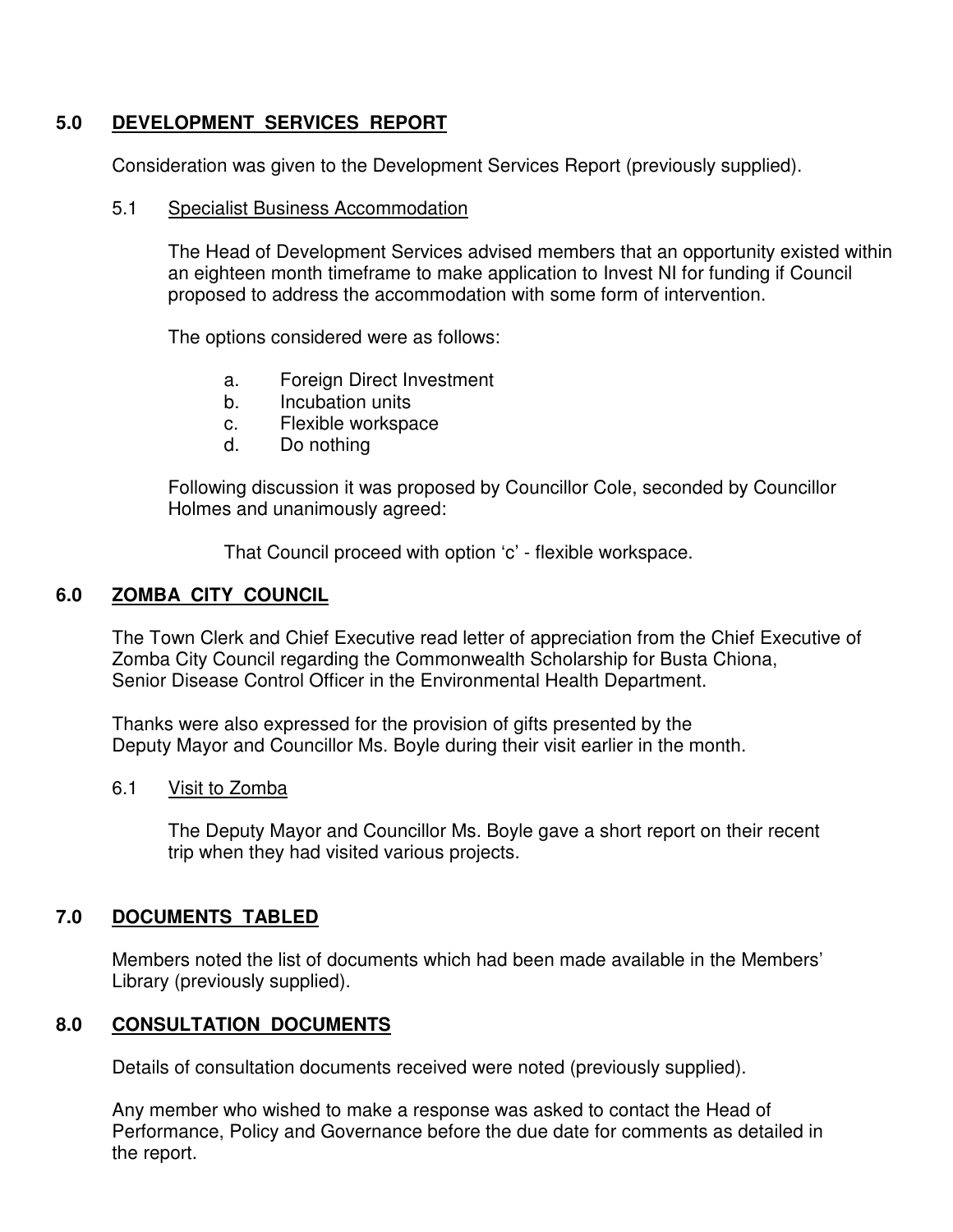# **9.0 DOCUMENTS FOR SEALING**

# Resolved:

That the following documents be sealed:

- 1. Licence (in duplicate) Council to Rodney Worthington Lease of shop premises at Juniper Hill Caravan Site, Ballyreagh Road, Portstewart 2. Release of a registered burden (re-execution of previously agreed Release) Council and O'Kane & Devine Construction Limited – Land and dwelling at 22 Portstewart Road, Coleraine 3. Conveyance (in duplicate) Council and Personal Representatives of Hugh McGarry (deceased) – Plot of ground adjacent to Antrim Gardens, Portrush 4. Deed of Release (in duplicate) together with (new) Lease (in duplicate) Council and Coleraine Royal British Legion – Land and premises at 6 Beresford Road, **Coleraine**
- 5. Cemetery Titles

Grant of Right of Burial – Deeds Register No. 3862 – 3871 inclusive:

| Agherton           |   |
|--------------------|---|
| <b>Ballywillan</b> | 2 |
| Coleraine          | 2 |
| Kilrea             | 1 |
| Portstewart        | Δ |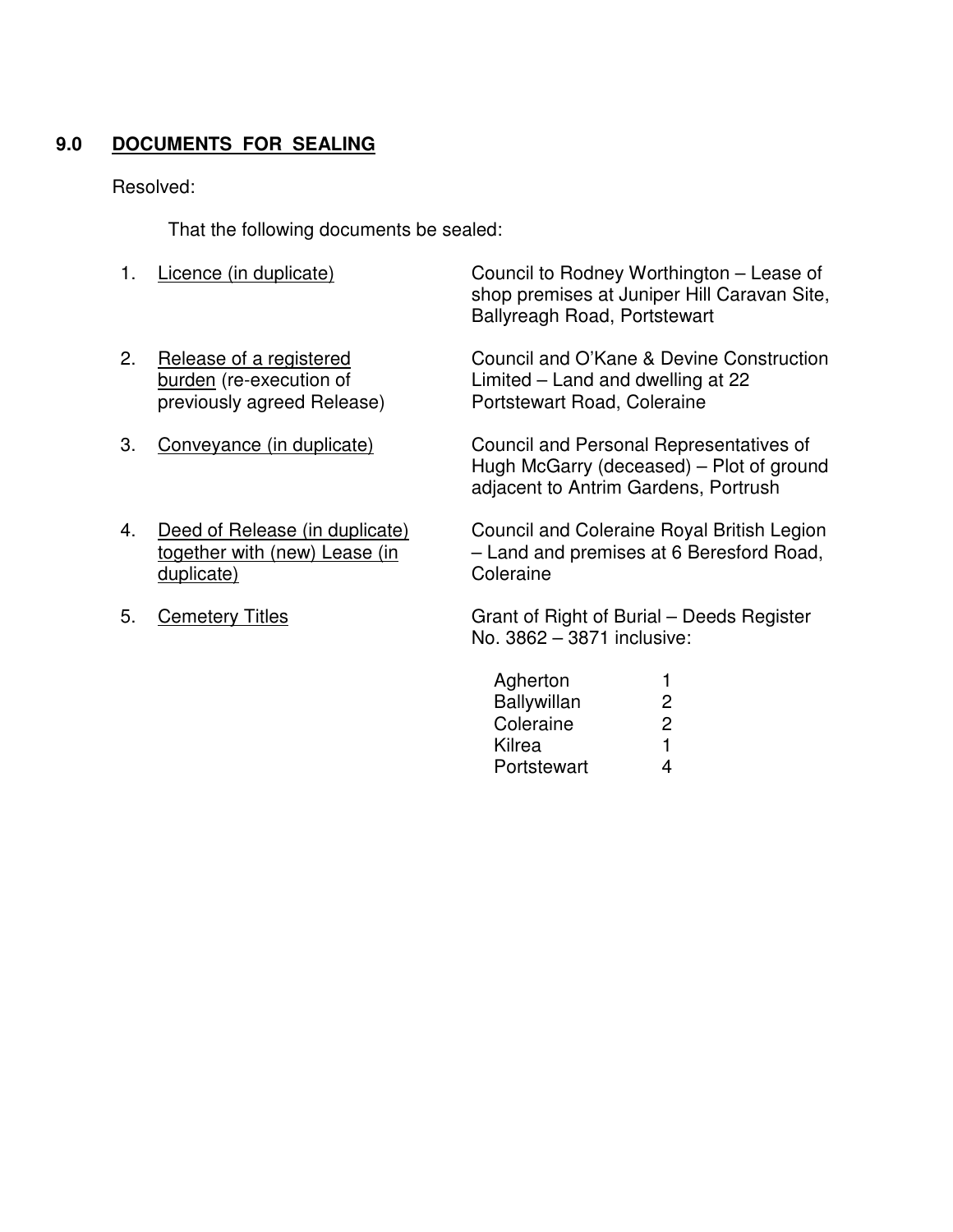# **PLANNING COMMITTEE**

**24th April, 2012.** 

| <b>Present:</b>                          |                                                                               | Alderman W. J. McClure in the Chair                                                                             |  |
|------------------------------------------|-------------------------------------------------------------------------------|-----------------------------------------------------------------------------------------------------------------|--|
|                                          |                                                                               | The Mayor, Alderman J. M. Bradley                                                                               |  |
|                                          | The Deputy Mayor, Councillor W. H. King                                       |                                                                                                                 |  |
|                                          | <b>Aldermen</b>                                                               |                                                                                                                 |  |
|                                          | W. T. Creelman<br>M. T. Hickey (Mrs.)                                         | N. F. Hillis                                                                                                    |  |
|                                          | <b>Councillors</b>                                                            |                                                                                                                 |  |
|                                          | C. S. Alexander (Ms.)                                                         | M. Fielding                                                                                                     |  |
|                                          | C. Archibald                                                                  | <b>B.</b> Fitzpatrick                                                                                           |  |
|                                          | (Items $2.9 - 9.0$ )                                                          | D. Harding                                                                                                      |  |
|                                          | D. D. Barbour                                                                 | R. J. Holmes                                                                                                    |  |
|                                          | (Items $2.10 - 9.0$ )                                                         | W. McCandless                                                                                                   |  |
|                                          | Y. Boyle (Ms.)                                                                | D. McClarty                                                                                                     |  |
|                                          | A. S. Cole                                                                    | G. L. McLaughlin                                                                                                |  |
|                                          | G. Duddy                                                                      | A. McQuillan                                                                                                    |  |
|                                          | E. P. Fielding (Mrs.)                                                         |                                                                                                                 |  |
| Also in<br><b>Attendance:</b>            | Representatives from the Planning Service - Mr. A. Brown<br>and Mr. M. Wilson |                                                                                                                 |  |
| <b>Officers in</b><br><b>Attendance:</b> |                                                                               | Principal Administrative Officer, Principal Environmental<br><b>Health Officer and Administrative Assistant</b> |  |

**Apology:** Councillor Mrs. Loftus

# **1.0 WELCOME**

The Chairman welcomed everyone to the Meeting including visitors in the public gallery and press officers.

# **2.0 PLANNING APPLICATIONS**

A list of twenty four applications was presented for consideration (previously supplied).

# **Applications Deferred from Previous Meeting**

| 2.1 | Application No. D1 | The opinion of the Planning Service was to refuse. |
|-----|--------------------|----------------------------------------------------|
|     | C/2010/0281/F      |                                                    |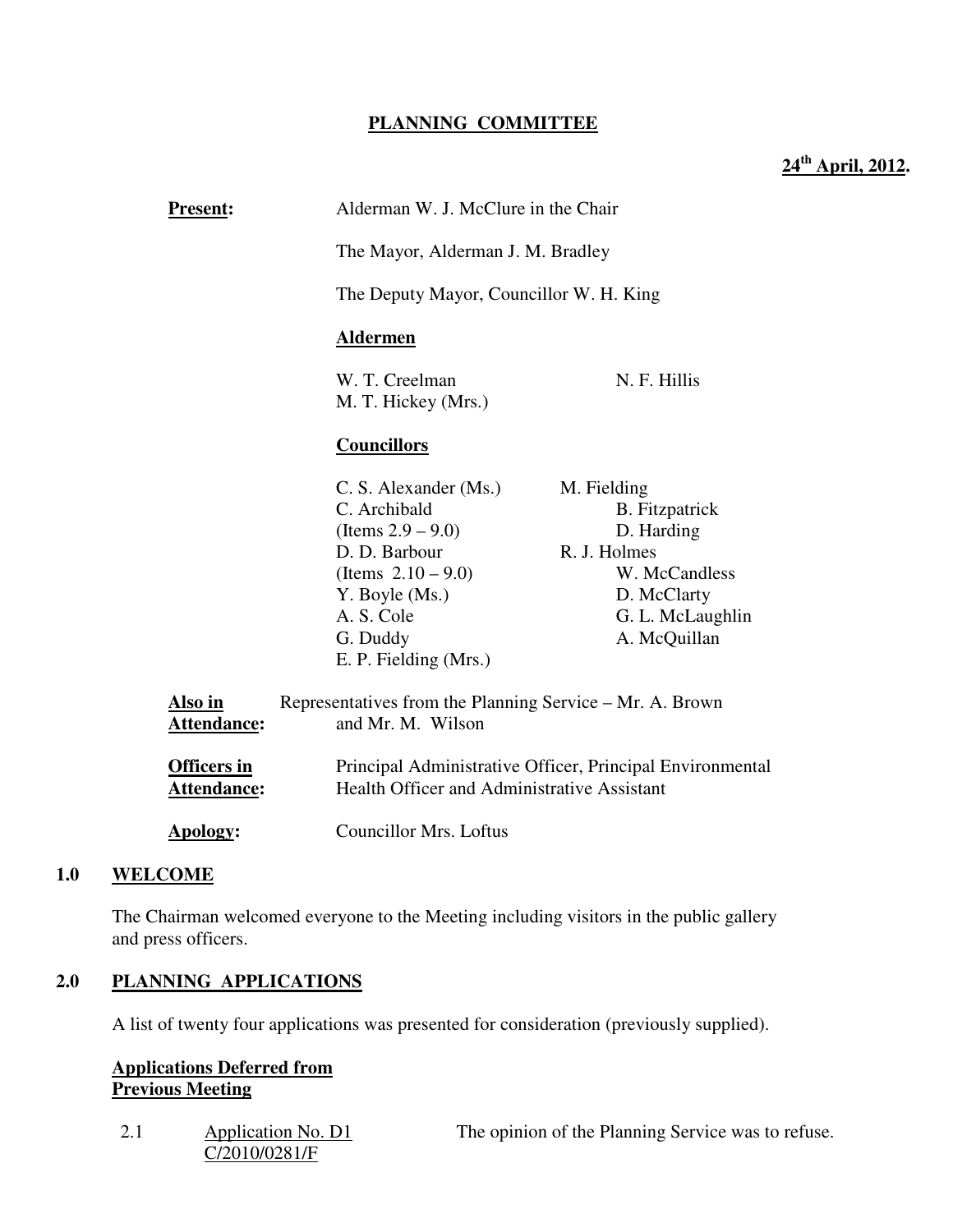Proposed 225kw wind turbine (30m to hub, 38m to blade tip, 16m blade diameter, 70m south-west of 56 Ballinteer Road, Macosquin for Mr. J. Christie

- 2.2 Application No. D2 C/2011/0398/O Extension to shop at petrol station, two new detached retail units, one new fuel island with extended canopy over and provision of additional car parking facilities at 26 Garvagh Road, Kilrea for Kilrea Service Station Ltd.
- 2.3 Application No. D3 C/2011/0472/O Proposed site for two- storey infill/rounding off dwelling at Warnocks Lane, Coleraine (opposite nos 18 and 20 and 22 Warnocks Lane for Mr. K. **Stafford**
- 2.4 Application No. D4 C/2011/0507/F Rear extension – ground floor, first floor and attic at 7 Central Avenue, Portstewart for Mr. and Mrs. Gibson
- 2.5 Application No. D5 C/2011/0513/F Erection of 2 storey dwelling (revised proposal) 40m northeast of 1 Turnberry Mews, Portstewart for Mr. A. Bradley

2.6 Application No. D6 C/2011/0522/O Proposed 2 storey farm dwelling and detached garage at land 220m south-east of 34 Ballymadigan Road,

It was proposed by the Chairman, seconded by Councillor Holmes and agreed:

> That the application be deferred for one month to facilitate the receipt of further information.

The opinion of the Planning Service was to refuse.

It was proposed by Councillor McQuillan, seconded by Councillor Cole and unanimously agreed:

> That Council support the application in the event of an appeal.

The opinion of the Planning Service was to refuse.

It was proposed by Councillor Harding, seconded by the Deputy Mayor and agreed:

> That the application be held for two weeks to facilitate the receipt of further information.

The opinion of the Planning Service was to approve.

It was agreed that the application be approved.

The opinion of the Planning Service was to approve.

It was agreed that the application be approved.

The opinion of the Planning Service was to refuse Application No. C/2011/0522/O and approve Application No. C/2011/0531/O.

It was agreed that Application No. C/2011/0531/O be approved.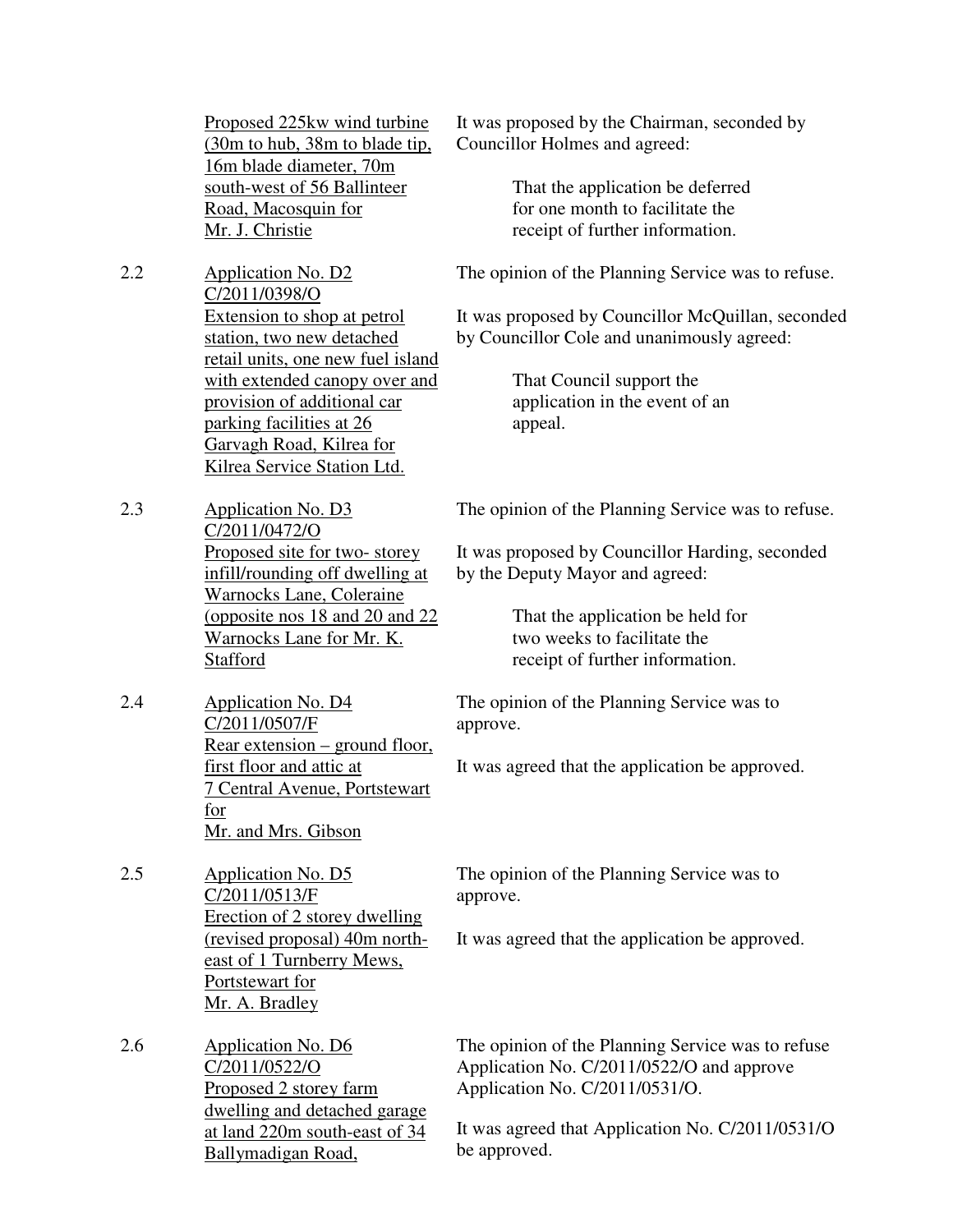Castlerock for Mr. J. Thompson

**New Applications**

Application No. D7 C/2011/0531/O 1 no new farm dwelling and garage at land 50m south-east of 30 Ballymadigan Road, Castlerock for Mr. R. N. Thompson

It was proposed by Councillor McQuillan and seconded by Councillor Duddy:

> That Council support Application No. C/2011/0522/O in the event of an appeal.

On being put to the Meeting the proposal was carried, eleven members voting in favour and no one voting against.

| 2.7 | Application No. 2<br>C/2010/0493/F                                                                   | The opinion of the Planning Service was to refuse.                                                                                                                            |
|-----|------------------------------------------------------------------------------------------------------|-------------------------------------------------------------------------------------------------------------------------------------------------------------------------------|
|     | Vestas V27/225kw wind<br>turbine with 30m hub<br>approximately 350m south-                           | It was proposed by Councillor McQuillan, seconded<br>by Councillor Holmes and agreed:                                                                                         |
|     | west of 9 Loguestown Road,<br>Coleraine for<br>Doherty Bros.                                         | That the application be deferred<br>for one month to facilitate an<br>office meeting on the grounds<br>that all material planning<br>considerations had not been<br>assessed. |
| 2.8 | Application No. 3<br>C/2010/0632/F                                                                   | The opinion of the Planning Service was to refuse.                                                                                                                            |
|     | Erection of a single 250kw<br>wind turbine of 32m tower<br>height $(47m)$ to tip) at                 | It was proposed by Alderman Mrs. Hickey,<br>seconded by Councillor McQuillan and agreed:                                                                                      |
|     | Craigmore Landfill Site,<br>Ringsend, Garvagh for<br>Coleraine Skip Hire and<br><b>Recycling Ltd</b> | That the application be deferred<br>for one month to facilitate an<br>office meeting on the grounds<br>that all material planning<br>considerations had not been<br>assessed. |
|     |                                                                                                      | Councillor Cole asked to be recorded as supporting<br>the opinion of the Planning Service.                                                                                    |
| 2.9 | Application No. 4<br>C/2011/0149/F                                                                   | The opinion of the Planning Service was to refuse.                                                                                                                            |
|     | Proposed wind turbine, 1<br>Endurance e3120 50kw turbine<br>$(36.4m)$ to hub height with a           | It was proposed by Councillor Holmes, seconded by<br>Councillor McQuillan and agreed:                                                                                         |
|     | tube tower construction) to<br>support existing farm business<br>220m east of 161 Carrowreagh        | That the application be deferred<br>for one month to facilitate an<br>office meeting on the grounds                                                                           |
|     |                                                                                                      |                                                                                                                                                                               |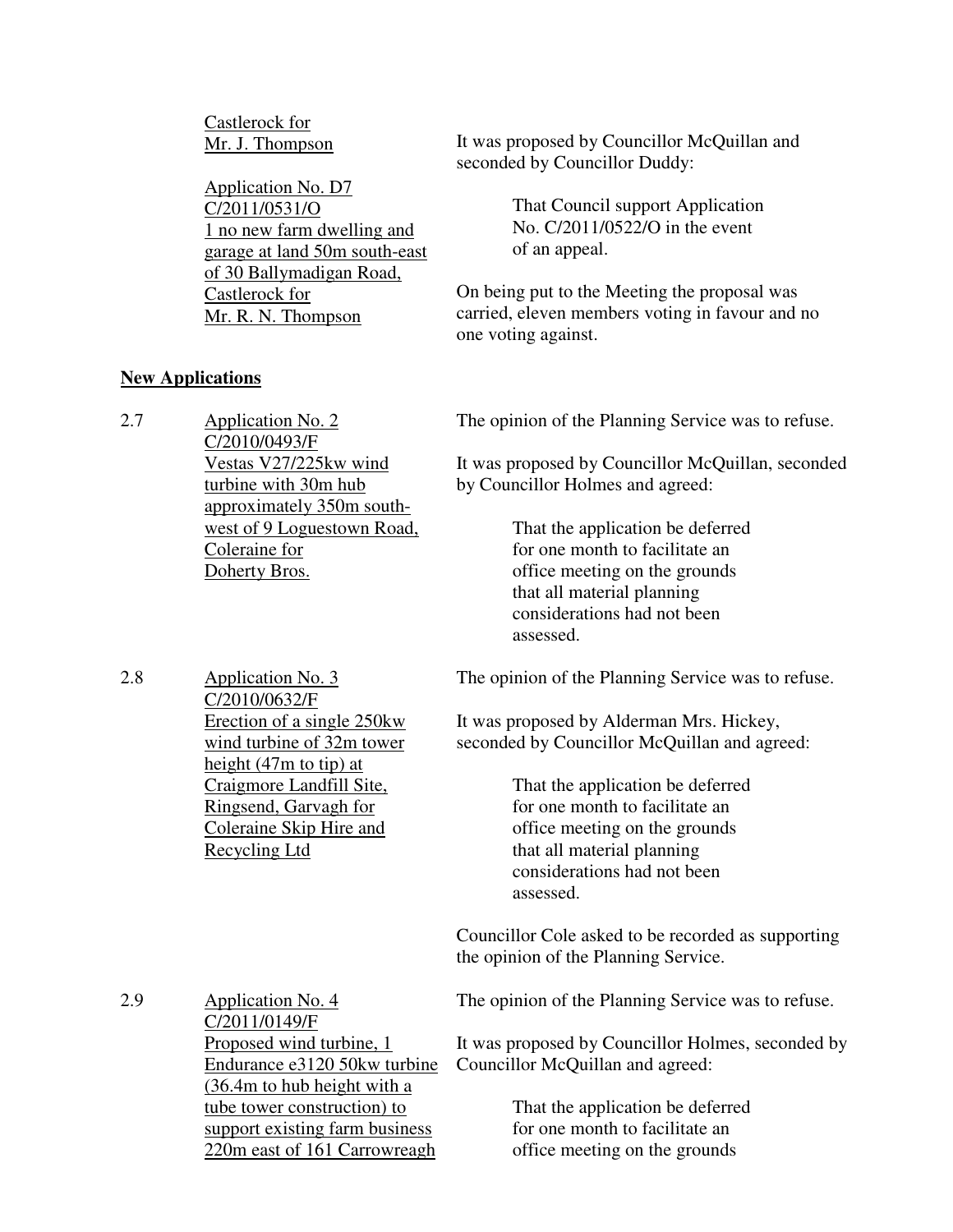Road, Moneydig, Garvagh for Mr. U. Torrens

 that all material planning considerations had not been assessed.

2.10 Application No. 8 C/2011/0469/F Proposed change of house type to previously approved dwelling and garage (C/2008/0591/F) 100m southeast of 40 Lisnagrot Road, Kilrea for Mr. P. McKillop

2.11 Application No. 10 C/2012/0017/F Removal of existing hall and replacement of same with a new single storey hall with new private car park for use by patrons at 53 Agivey Road, Movanagher, Kilrea for Mullan A. O. H. (Div. 378)

The opinion of the Planning Service was to refuse.

It was proposed by Alderman Mrs. Hickey, seconded by Councillor McLaughlin and agreed: That the application be deferred for one month to facilitate an office meeting on the grounds that all material planning considerations had not been assessed.

The opinion of the Planning Service was to approve.

It was proposed by Councillor McQuillan, seconded by Councillor Cole and agreed:

> That the application be deferred for one month to facilitate an office meeting on the grounds that all material planning considerations had not been assessed.

2.12 Application No. 12 C/2012/0047/F Change of use from retail shop to Doughnut shop/takeaway at 51 The Promenade, Portstewart for Mr. N. Johnston

> Application No. 13 C/2012/0049/A Signage: Above door fascia signage, vertical visage, projecting signage at 51 The Promenade, Portstewart for Mr. N. Johnston

The opinion of the Planning Service was to refuse both applications.

Consideration was given to copy letters dated  $19<sup>th</sup>$ December,  $2011$  and  $10<sup>th</sup>$  February,  $2012$  from Mrs. R. Fulton (previously supplied).

It was proposed by Alderman Hillis and seconded by Councillor Holmes:

> That the applications be deferred for one month to facilitate an office meeting on the grounds that all material planning considerations had not been assessed.

As an amendment it was proposed by The Mayor and seconded by Councillor Mrs. Fielding:

That Council support refusal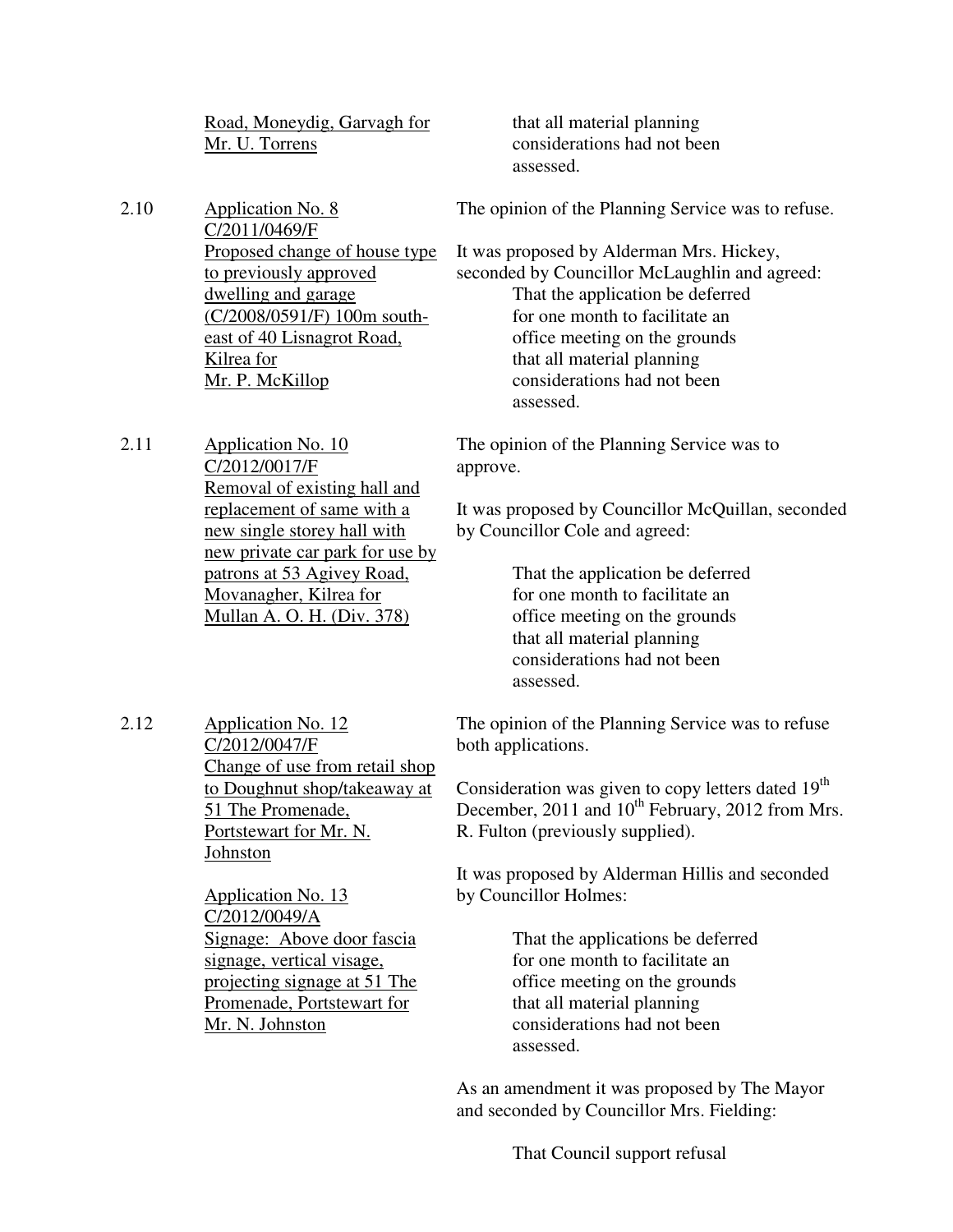of both applications.

On being put to the Meeting the amendment was carried, fourteen members voting in favour and four members voting against.

Councillor Cole asked to be recorded as supporting the opinion of the Planning Service.

The opinion of the Planning Service was to approve.

It was proposed by Councillor McClarty, seconded by Alderman Mrs. Hickey and agreed:

> That the application be deferred for one month to facilitate an office meeting on the grounds that all material planning considerations had not been assessed.

2.14 Application No. 15 C/2012/0055/F Retention of agricultural shed at lands adjacent to 6a Carragh Road, Bushmills for Mr. J. Nicholl

2.13 Application No. 14

C/2012/0053/F

Proposed addition of a

Lancaster Cabinet measuring 1900w x 800d x 1645h for U900 equipment to improve capacity issues at 02 Radio Base Station at rear of footpath at junction of Dunhill Road and Castleroe Road, Coleraine for Telefonica (UK) Limited

The opinion of the Planning Service was to refuse.

It was proposed by Councillor Harding and seconded by The Mayor:

> That the application be deferred for one month to facilitate an office meeting on the grounds that all material planning considerations had not been assessed.

On being put to the Meeting the proposal was carried, ten members voting in favour and seven members voting against.

## **3.0 OFFICE MEETINGS**

It was noted that the office meetings would be held on Friday,  $18<sup>th</sup>$  May, 2012.

# **4.0 PLANNING OFFICER**

 It was noted that Mr. Michael Wilson would be attending future Meetings as Mr. Brown was moving to another section of the Planning Service.

Members expressed thanks to Mr. Brown for his assistance.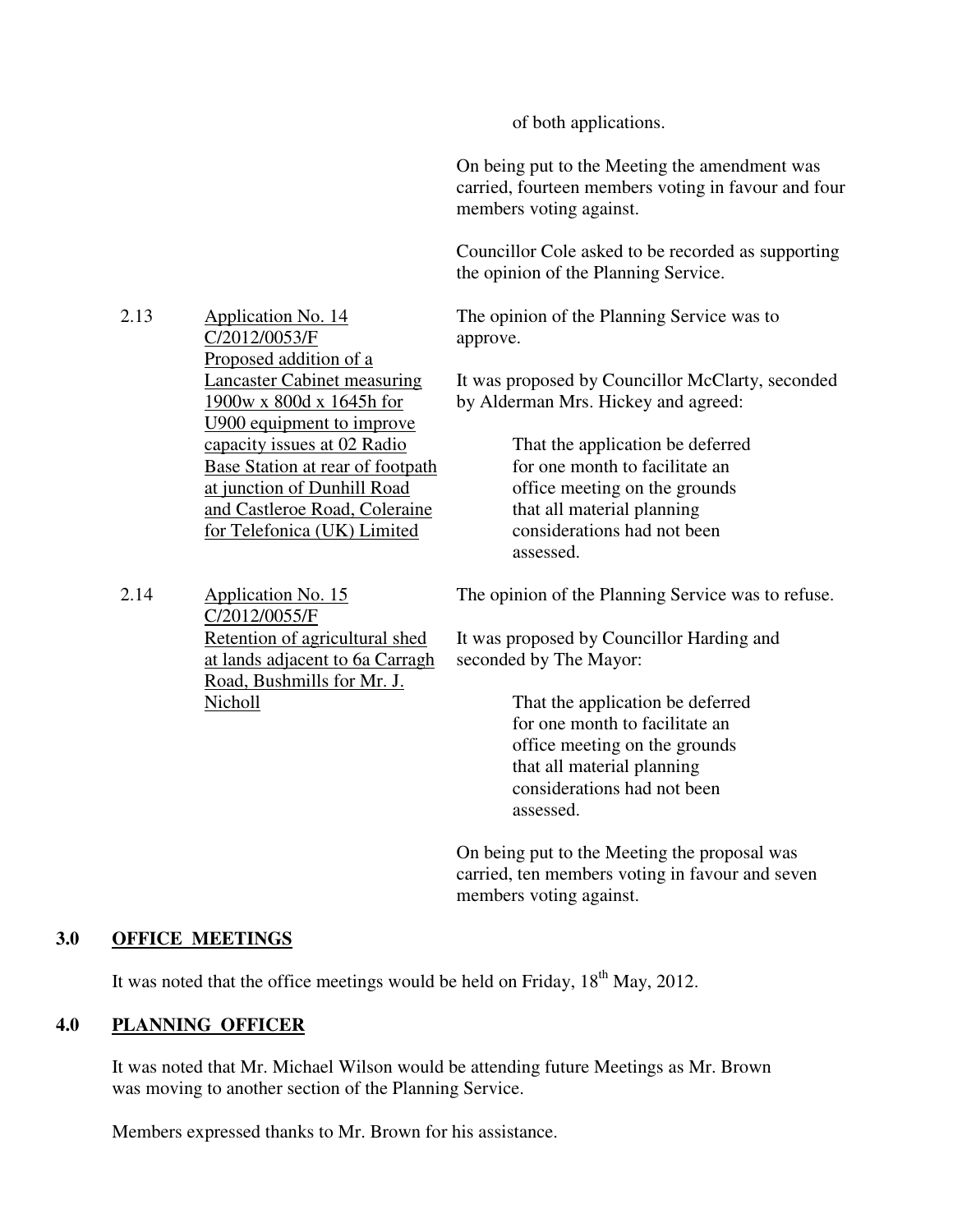## **5.0 GENERAL PLANNING ISSUES**

## **5.1 Council's Permitted Development Rights**

 Councillor Ms. Alexander requested information with regard to Council's permitted development rights.

Mr. Brown detailed some of the aspects and would forward the legislation to Councillor Ms. Alexander.

# **6.0 DRAFT NORTHERN AREA PLAN - PUBLIC EXAMINATION**

 Consideration was given to the Summary Paper prepared by FM Planning (previously circulated).

 The Principal Administrative Officer outlined the content of the summary including the next stages of the process resulting in a final version of the Area Plan probably late 2014.

Members expressed concern at the time frame of 2016 for the existing Plan and following discussion it was proposed by Councillor Ms. Alexander and seconded by Alderman Mrs. Hickey:

 That the Divisional Planning Manager be invited to attend a future Meeting of Committee to discuss this matter further.

 On being put to the Meeting the proposal was carried, fourteen members voting in favour and no one voting against.

# **7.0 STRATEGIC PLANNING - PRESENTATION**

Consideration was given to letter dated  $27<sup>th</sup>$  March, 2012 from Strategic Planning requesting an opportunity to make a presentation to Council on behalf of renewable energy provider Simple Power Ltd. (previously supplied).

It was agreed that Council facilitate a presentation at the Planning Committee Meeting to be held on 22nd May 2012.

## **8.0 NORTHERN IRELAND ENVIRONMENT AGENCY - LISTED BUILDINGS**

Consideration was given to letter dated  $27<sup>th</sup>$  March, 2012 from the Northern Ireland Environment Agency in response to Council's concerns regarding the condition of listed buildings in the Borough.

Members noted the short update provided on each of the buildings identified at risk and noted also, that subject to the budget allocation, survey work by the Built Heritage Directorate would be carried out in the area during 2012/13.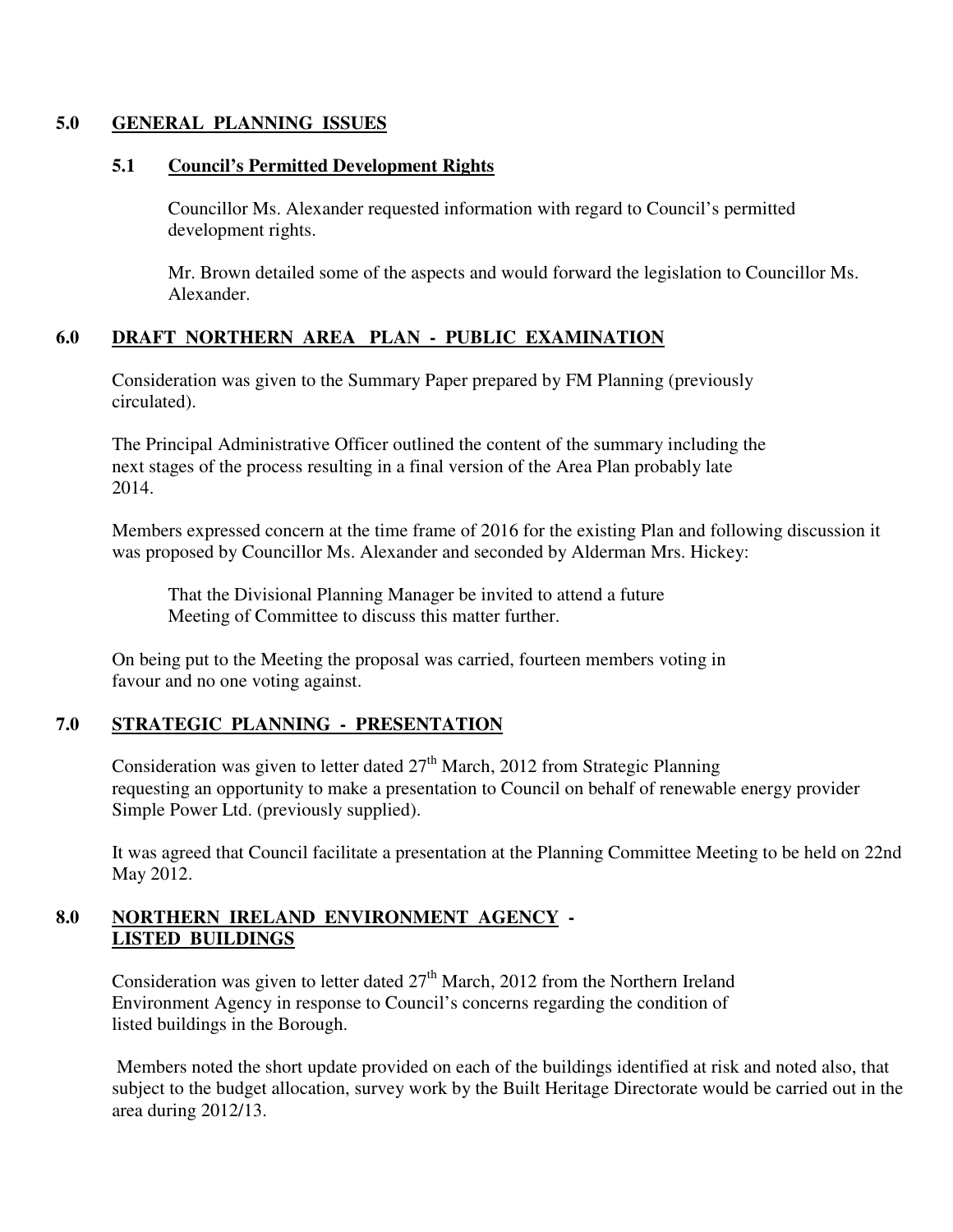# **9.0 THANKS**

 The Chairman thanked Mr. Brown for all his help and wished him well. Mr. Brown thanked members for their kind words.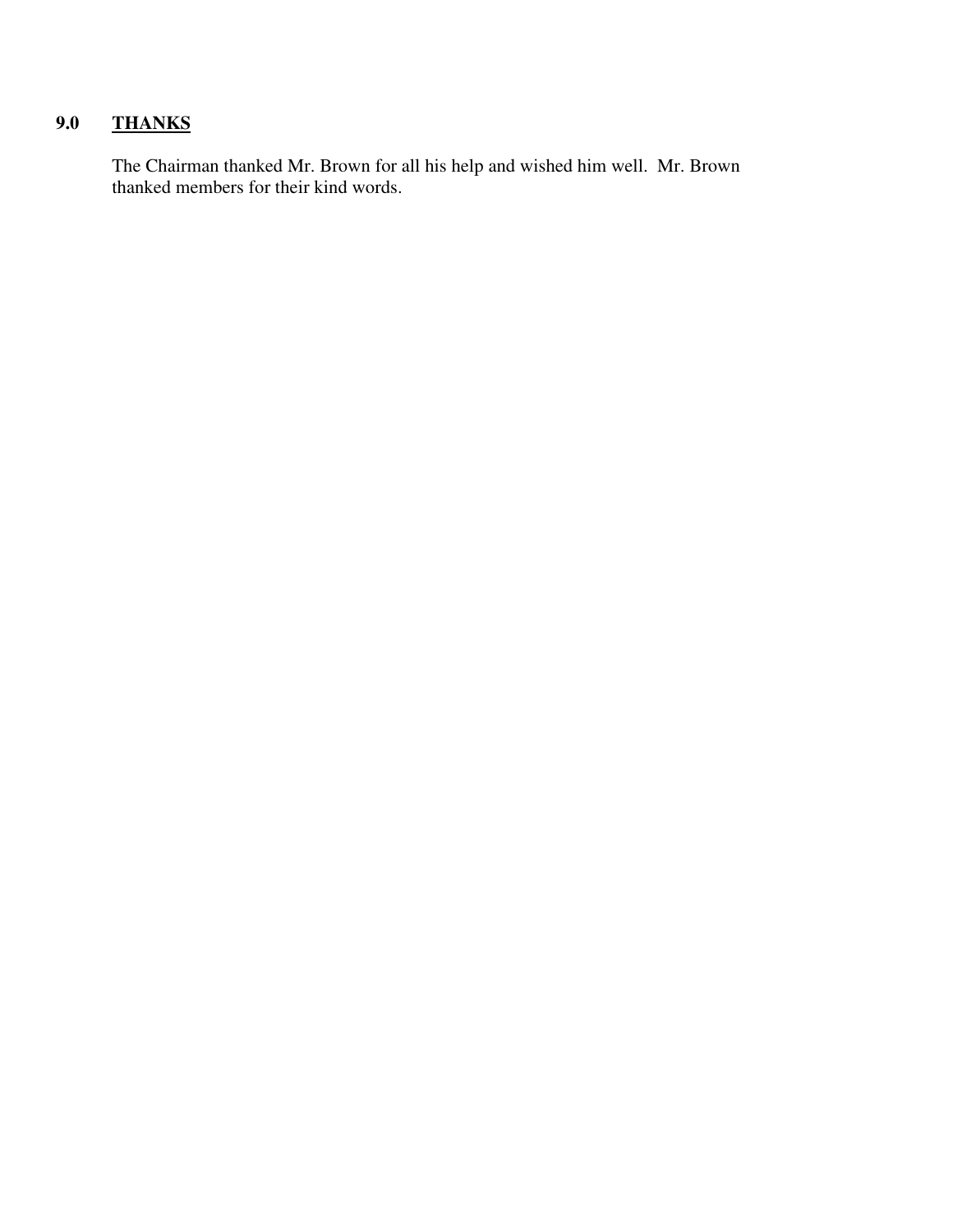# **LEISURE AND ENVIRONMENT COMMITTEE**

# **1 st May, 2012.**

| <b>Present:</b>    | Councillor A. S. Cole, in the Chair                                                                                          |                               |  |
|--------------------|------------------------------------------------------------------------------------------------------------------------------|-------------------------------|--|
|                    | The Deputy Mayor, Councillor W. A. King<br><u>Aldermen</u>                                                                   |                               |  |
|                    |                                                                                                                              |                               |  |
|                    | W. T. Creelman<br>M. T. Hickey (Mrs.)                                                                                        | N. F. Hillis<br>W. J. McClure |  |
|                    | <b>Councillors</b>                                                                                                           |                               |  |
|                    | C. S. Alexander (Ms.) D. Harding                                                                                             |                               |  |
|                    | (Items $1.0 - 12.0$ )                                                                                                        | R. J. Holmes                  |  |
|                    | D. D. Barbour                                                                                                                | R. A. Loftus (Mrs.)           |  |
|                    | Y. Boyle (Ms.)                                                                                                               | W. McCandless                 |  |
|                    | G. Duddy                                                                                                                     | D. McClarty                   |  |
|                    | E. P. Fielding (Mrs.)                                                                                                        | G. L. McLaughlin              |  |
|                    | M. Fielding                                                                                                                  | A. McQuillan                  |  |
|                    | <b>B.</b> Fitzpatrick                                                                                                        |                               |  |
| <b>Officers</b> in |                                                                                                                              |                               |  |
| Attendance:        | Corporate Director of Environmental Services, Corporate Director of<br>Leisure and Development and Administrative Assistant. |                               |  |

**Apology:** The Mayor

#### **1.0 WELCOME**

The Chairman welcomed everyone to the meeting.

## **2.0 DIGITAL SWITCHOVER**

Representatives from Digital UK were in attendance to give a presentation on the digital switchover. Mr. Denis Wolinski, Regional Manager and Mr. Nigel Tilson, NI Help Scheme Manager briefed members on the switchover and highlighted the following:

- Two stage process  $-10^{th}$  and  $24^{th}$  October, 2012
- Switchover Help Scheme
- Two options available in NI

The representatives answered members' various questions after which they withdrew from the meeting.

## **3.0 "IN COMMITTEE"**

It was agreed to discuss items to be heard "In Committee" at the end of the meeting.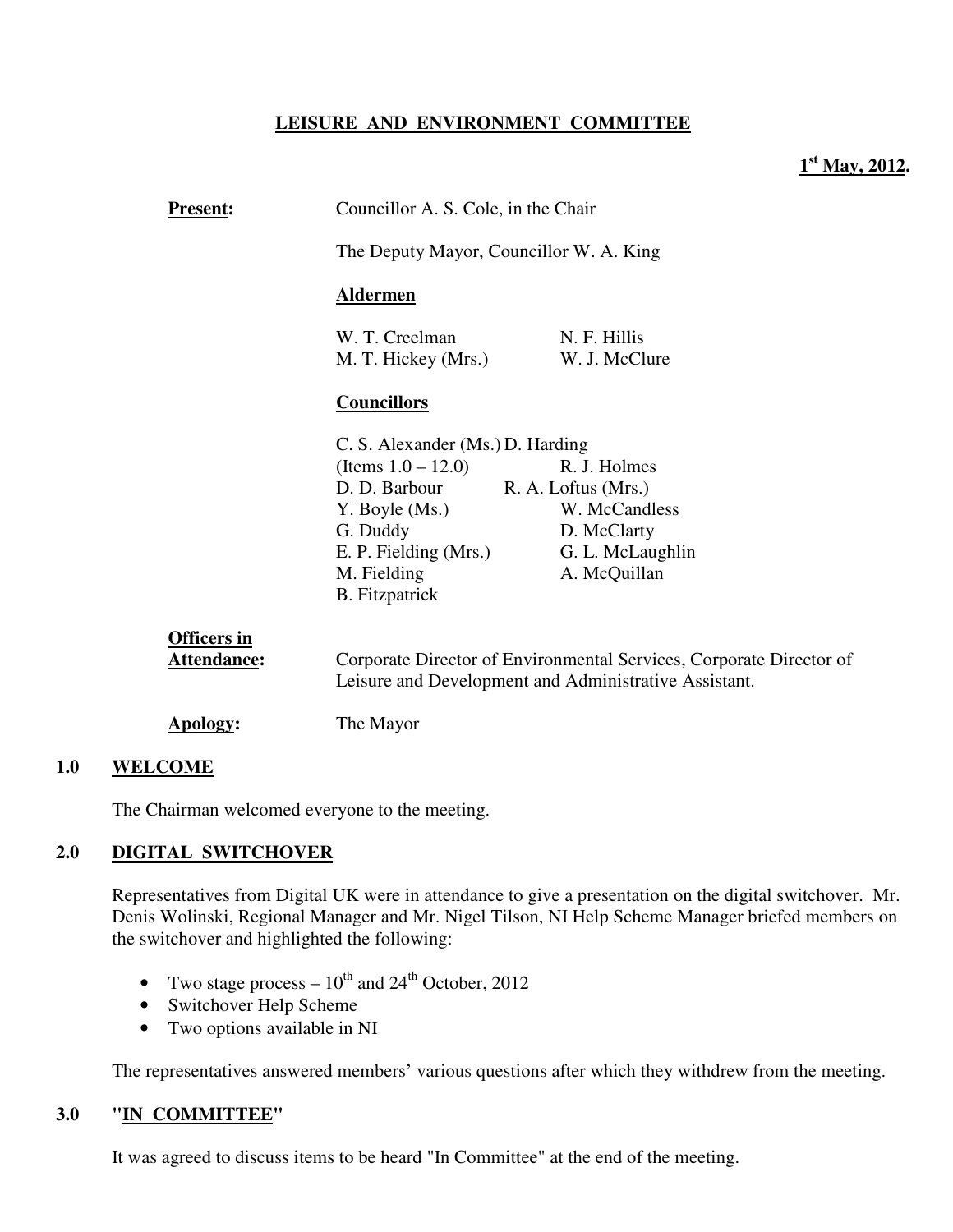## **4.0 SYMPATHY**

The Deputy Mayor and members extended sympathy to the Acheson family following the death of Mr. Bertie Acheson as a result of a burglary.

Committee appealed to members of the public to pass any information to the PSNI.

A member referred to a strip of land near Mr. Acheson's house and asked that Council make it secure so that it cannot be used for antisocial behaviour. The Corporate Director of Environmental Services advised he would look into the matter.

## **5.0 LEISURE SERVICES' REPORT**

The Report of the Corporate Director of Leisure and Development was considered (previously supplied).

Matters arising:

## **5.1 For Information**

#### **5.1.1 Market Yard Conservation Works**

Members noted information on this topic, as detailed in the report.

A member advised there was a problem with the ownership of a piece of land. The Corporate Director of Leisure and Development advised he would report back on this at a later date.

## **5.1.2 NE Peace III 'Walking the Colours'**

Members noted information on this topic, as detailed in the report.

## **5.1.3 Diamond Jubilee Grants**

Members noted information on this topic, as detailed in the report.

#### **5.1.4 Olympic Festival – Two week programme**

Members noted information on this topic, as detailed in the report. Members also noted that tickets would be distributed on Saturday, 12<sup>th</sup> May, 2012 at the Jim Watt Sports Centre, Garvagh, Coleraine Leisure Centre and Portstewart Town Hall.

#### **5.1.5 North West Festival**

Members noted information on this topic, as detailed in the report.

A member referred to the Irish Open Golf Tournament and requested an update on a traffic management report. The Chairman advised that this item would be discussed at the next Policy and Development Committee Meeting. The Corporate Director of Leisure and Development advised that more information would be released at the launch on  $10^{th}$  May, 2012.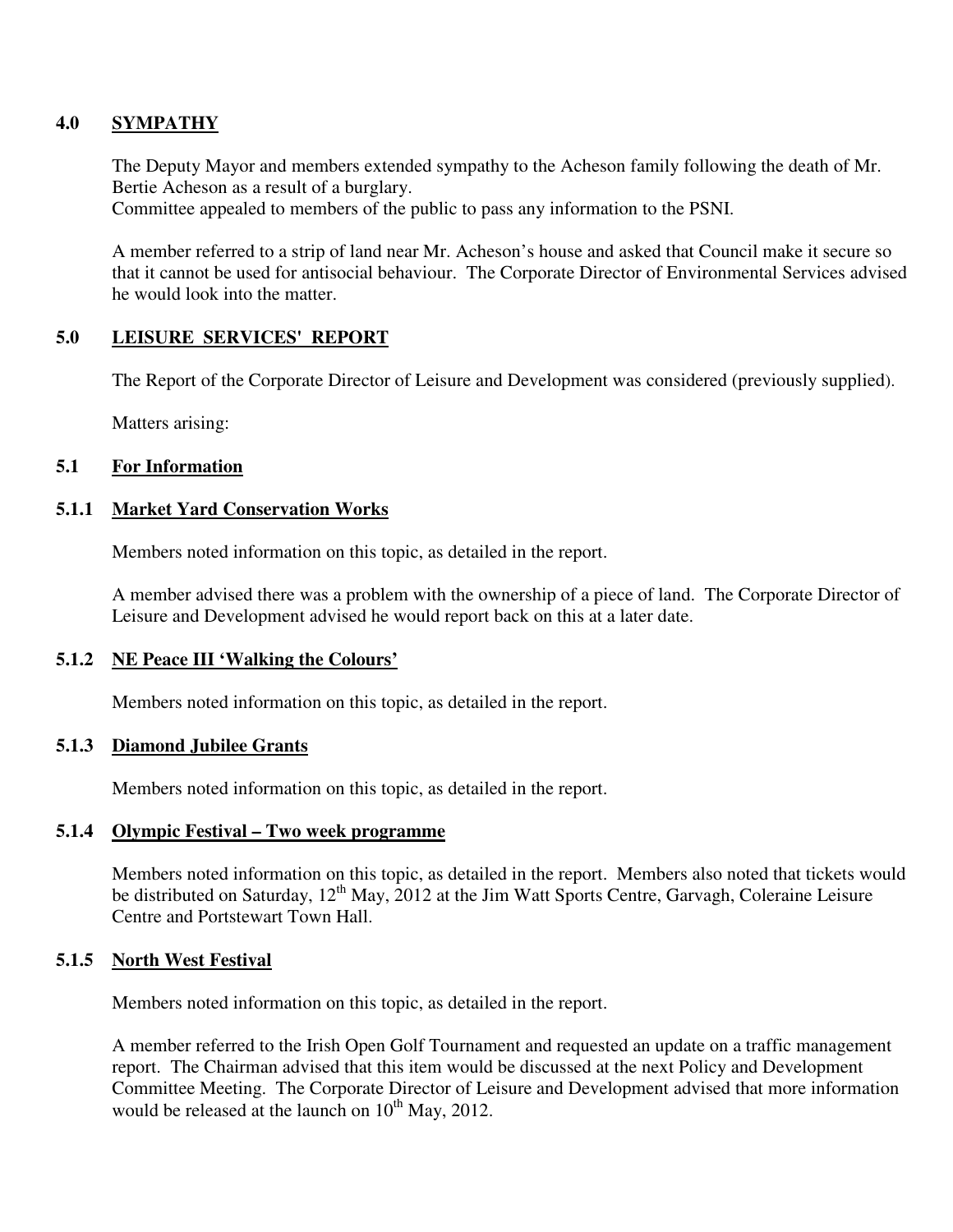## **5.1.6 RNLI Raft Race**

Members noted information on this topic, as detailed in the report.

## **5.1.7 WPFG – World Police and Fire Games 2013**

Members noted information on this topic, as detailed in the report.

## **6.0 ENVIRONMENTAL SERVICES' REPORT**

The Report of the Corporate Director of Environmental Services was considered (previously supplied).

Matters arising:

## **6.1 Entertainment Licences**

# **6.1.1 The Turn Inn, 33 Main Street, Garvagh**

An application for a grant of an Entertainment Licence had been received from Ms. W. Smyth.

Days and times on which it is intended to provide entertainment:

 Monday-Saturday - 11.30 a.m. – 11.00 p.m. except on those occasions when a late licence has been granted 11.30 a.m. – 1.00 a.m.

Sunday 12.30 p.m. – 10.00 p.m.

## **Recommended:**

That the Entertainment Licence be granted subject to compliance with any recommendations of the Council's licensing department inclusive of the following special conditions:

- All requirements as contained within Night Safe Coleraine Code of Best Practice 2008.
- All door supervisors employed must be licensed with a scheme recognised by Coleraine Borough Council.

# **6.1.2 Irish Open Golf Championship, Royal Portrush Golf Club, Dunluce Road, Portrush**

An application for a grant of an occasional Entertainment Licence, in respect of three marquees, had been received from Ms. W. Erskine.

Days and times on which it is intended to provide entertainment:

Saturday/Sunday, 2nd/3rd June, 2012 11.30 a.m. – 1.00 a.m. (Jubilee Ball)

Monday,  $25<sup>th</sup>$  June until Saturday,  $30<sup>th</sup>$  June inclusive 11.30 a.m. – 1.00 a.m. Sunday,  $1<sup>st</sup>$  July, 2012 12.30 p.m. - midnight

## **Recommended:**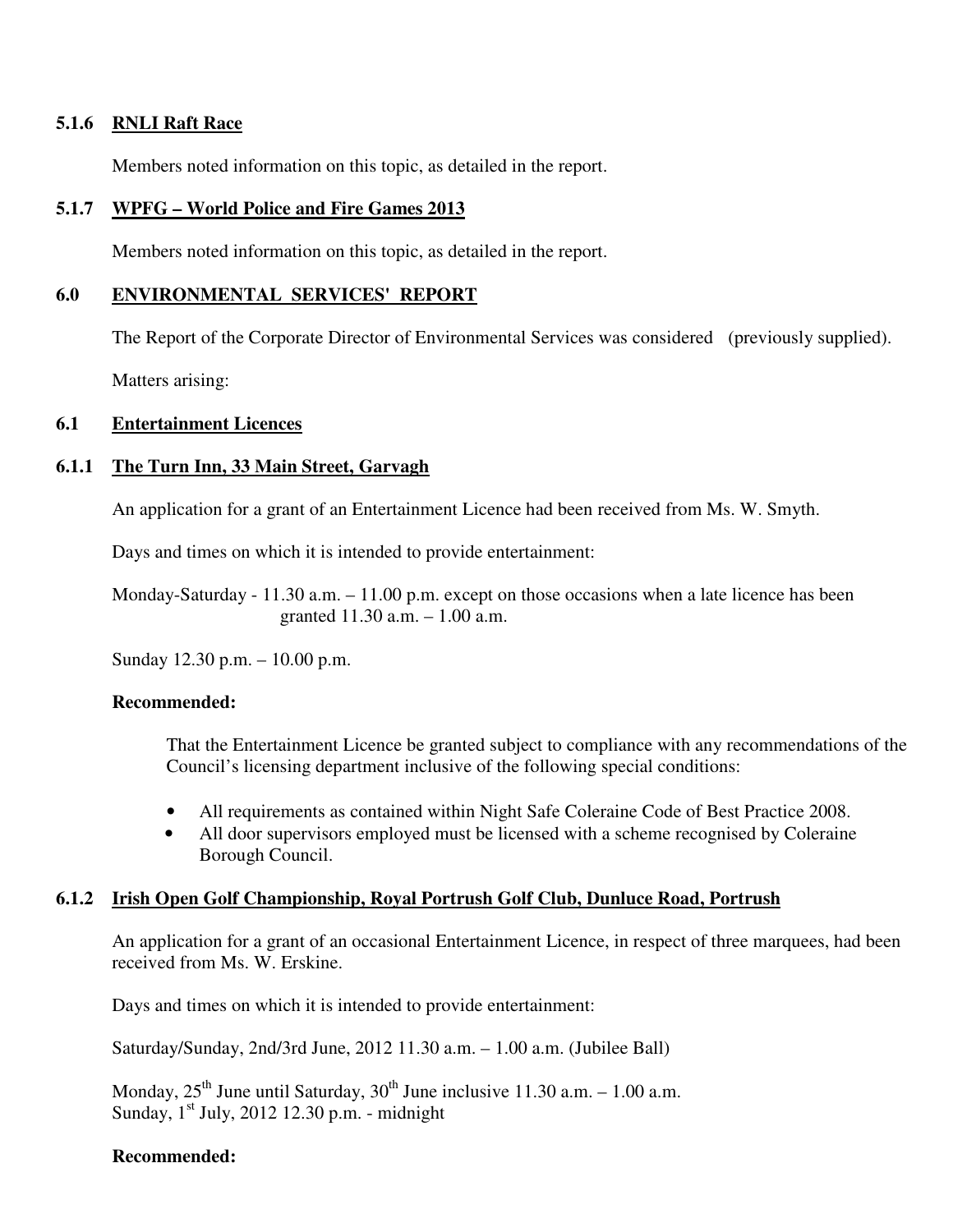That the occasional Entertainment Licence be granted subject to the following:

- No representations being received inside the 28 day period.
- No PSNI objection.
- Compliance with NIF&RS report.
- All door supervisors employed must be licensed with a scheme recognised by Coleraine Borough Council.

# **6.1.3 Coleraine Young Farmers' Club, Garage/Store, 74 Ballinteer Road, Macosquin, Coleraine**

An application for a grant of an occasional Entertainment Licence had been received from Miss Kathryn Smyth.

Days and times on which it is intended to provide entertainment:

Saturday/Sunday,  $16^{th}/17^{th}$  June, 2012 7.00 p.m.  $- 1.00$  a.m.

## **Recommended:**

That the occasional Entertainment Licence be granted subject to the following:

- Compliance with NIF&RS Report.
- All door supervisors employed must be licensed with a scheme recognised by Coleraine Borough Council.

# **6.2 Enforcement Policy**

Consideration was given to information on this topic, as detailed in the report.

## **Recommended:**

That Council approve the revised Enforcement Policy dated May 2012 as per Appendix II of the report.

# **6.3 For Information**

Members noted information on the following topics, as detailed in the report:

- Sale of Part Worn Tyres within Coleraine Borough Council The Motor Vehicle Tyres (Safety) Regulations 1994 (as amended)
- Proposed Grant Scheme for Private Borewells
- **Building Control**
- North Waste Regional Waste Management Group Minutes  $7<sup>th</sup>$  March, 2012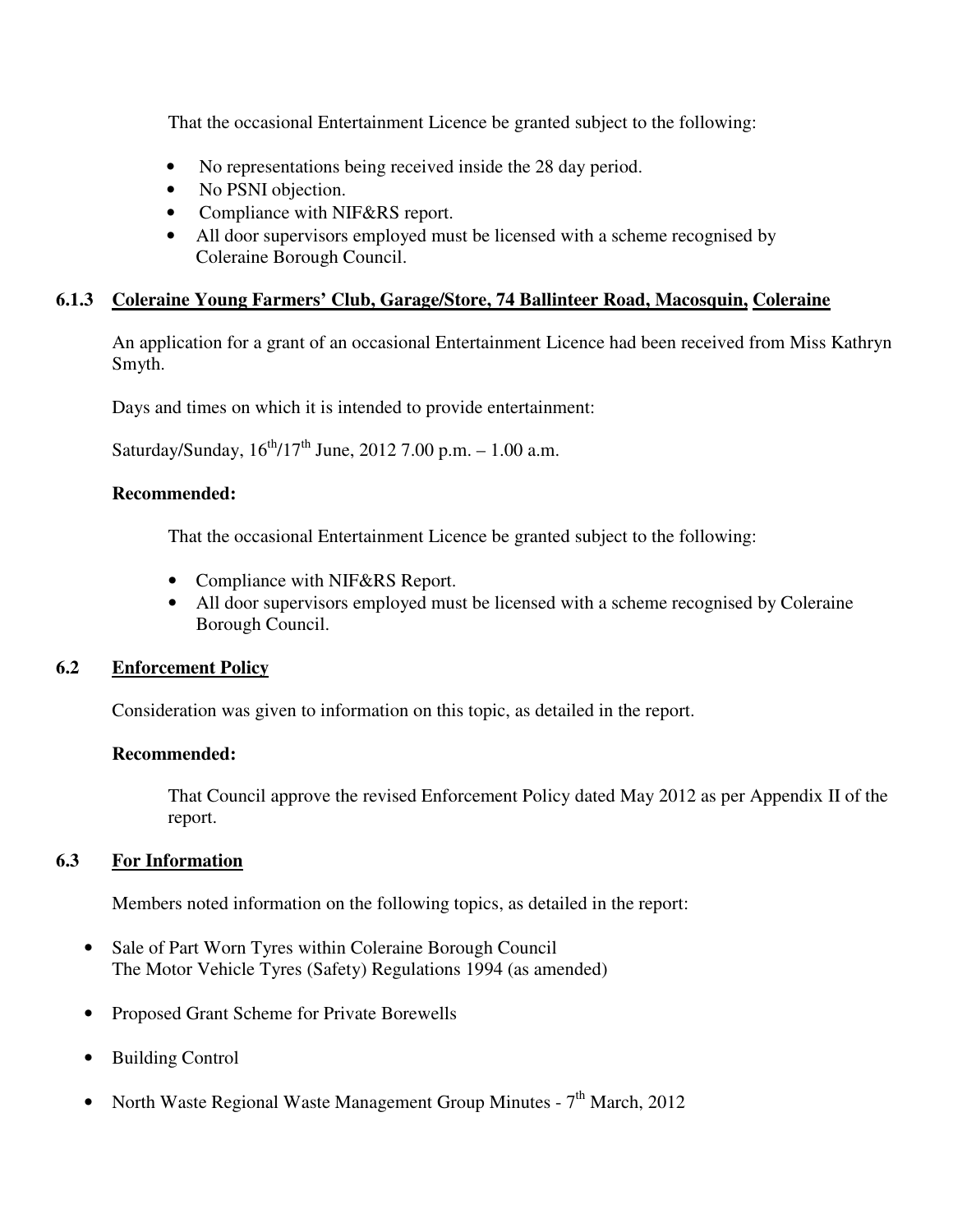# **7.0 WASTE MANAGEMENT WORKING GROUP**

Consideration was given to the minutes of the Waste Management Working Group of  $11<sup>th</sup>$  May, 2012.

#### **Recommended:**

On the proposal of Councillor Fitzpatrick and seconded by Councillor Duddy, that Council approve the minutes.

# **8.0 REGIONAL REVIEW OF HEALTH AND SOCIAL CARE IN NORTHERN IRELAND**

The Corporate Director of Environmental Services referred to a recent meeting at which the Regional Review of Health and Social Care in Northern Ireland was discussed and advised members that Mr. Donaghy, Chief Executive, NH&SCT would be returning for further discussion on Wednesday,  $16<sup>th</sup>$  May, 2012 at 6.30 p.m. He urged as many members as possible to attend this important meeting.

# **9.0 SPONSORSHIP OF ROUNDABOUTS**

Further to a member's query regarding the sponsorship of Bushmills Road Roundabout, the Corporate Director of Leisure and Development advised he would look into the matter.

# **10.0 CASTLEROCK BOWLING CLUB**

Further to a member's query regarding the provision of lighting at Castlerock Bowling Club, the Corporate Director of Leisure and Development advised he would discuss the matter with the member after the meeting.

# **11.0 PORTRUSH REGENERATION SCHEME**

Further to a member's query, the Corporate Director of Leisure and Development advised that this scheme would be discussed at a future meeting.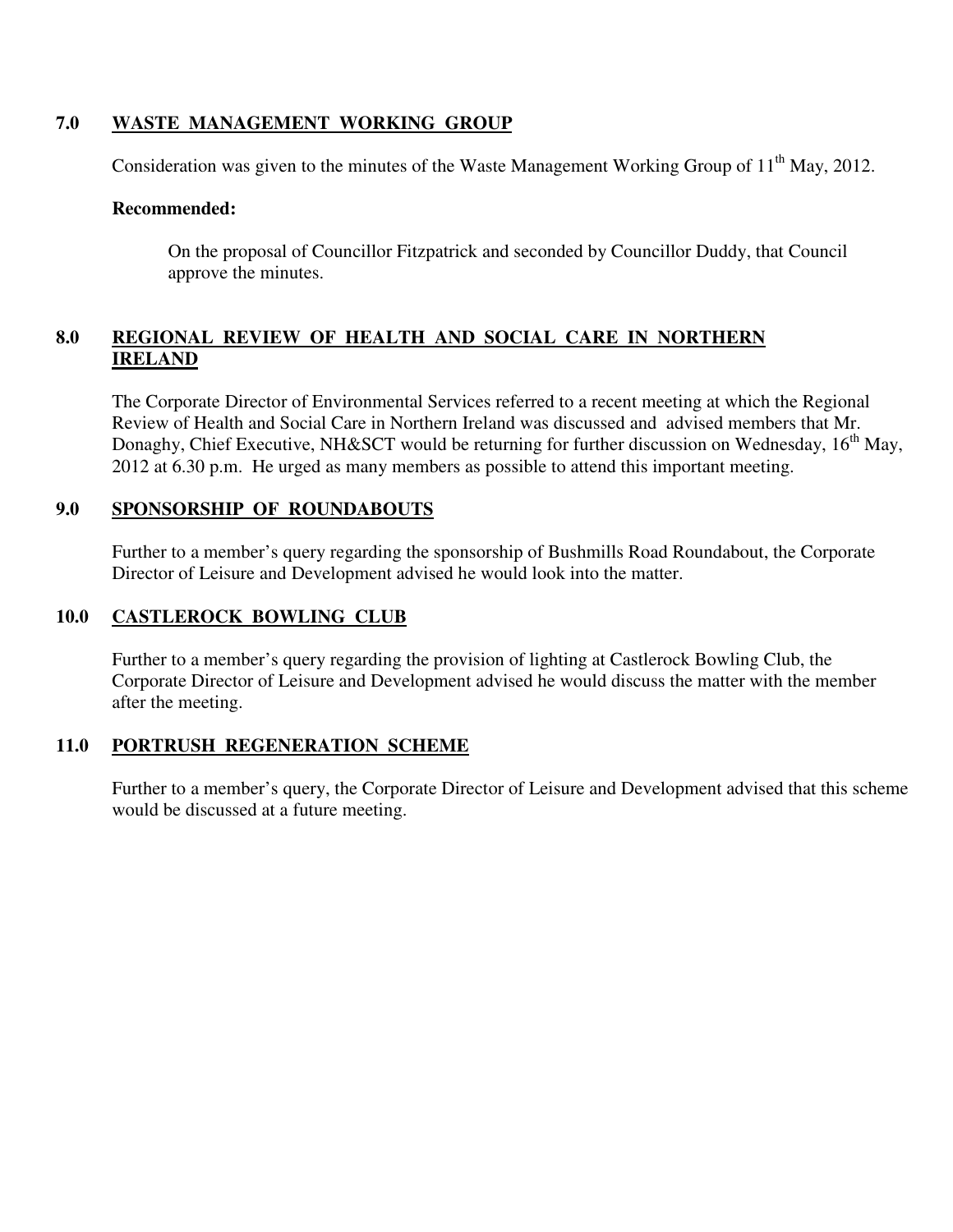# **NORTH WEST '200' COMMITTEE**

**3 rd May, 2012.** 

|     | <b>Present:</b>                          | Alderman Creelman, in the Chair                                                                                                                                                         |  |
|-----|------------------------------------------|-----------------------------------------------------------------------------------------------------------------------------------------------------------------------------------------|--|
|     |                                          | <b>Alderman</b>                                                                                                                                                                         |  |
|     |                                          | N. F. Hillis                                                                                                                                                                            |  |
|     |                                          | <b>Councillors</b>                                                                                                                                                                      |  |
|     |                                          | E. P. Fielding (Mrs.)<br><b>B.</b> Fitzpatrick                                                                                                                                          |  |
|     | <b>Officers in</b><br>Attendance:        | Principal Environmental Health Officer, Events Assistant<br>and Administrative Assistant.                                                                                               |  |
|     | Represent-<br>ative from<br><u>PSNI:</u> | Inspector S. McCauley                                                                                                                                                                   |  |
|     | Also in<br>Attendance:                   | Mr. M. Whyte, Technical Director, North West '200'<br>Mr. G. McAuley, Operations Manager, North West '200'                                                                              |  |
|     | <b>Apologies:</b>                        | Alderman Mrs. Hickey, Councillor Barbour, Refuse and<br>Cleansing Manager, Outdoor Recreation Manager,<br>Licensing/Enforcement Officer, Chief Inspector Thompson<br>and Events Officer |  |
| 1 A | $\mathbf{W}$ $\mathbf{W}$                |                                                                                                                                                                                         |  |

## **1.0 WELCOME**

Alderman Creelman welcomed everyone to the meeting.

# **2.0 MINUTES OF MEETING OF 16TH FEBRUARY, 2012**

The minutes of meeting of  $16<sup>th</sup>$  February, 2012 were agreed.

# **3.0 ROAD CLOSURES - PR AND ACCESS ARRANGEMENTS**

Mr. Whyte advised he had received confirmation of the road closures. He also advised that access routes around the course were detailed on the North West '200' website. A press release would be issued and the access routes would be highlighted again.

# **4.0 TRANSFER OF COUNCIL LANDS**

The Principal Environmental Health Officer advised that the transfer of lands had been dealt with.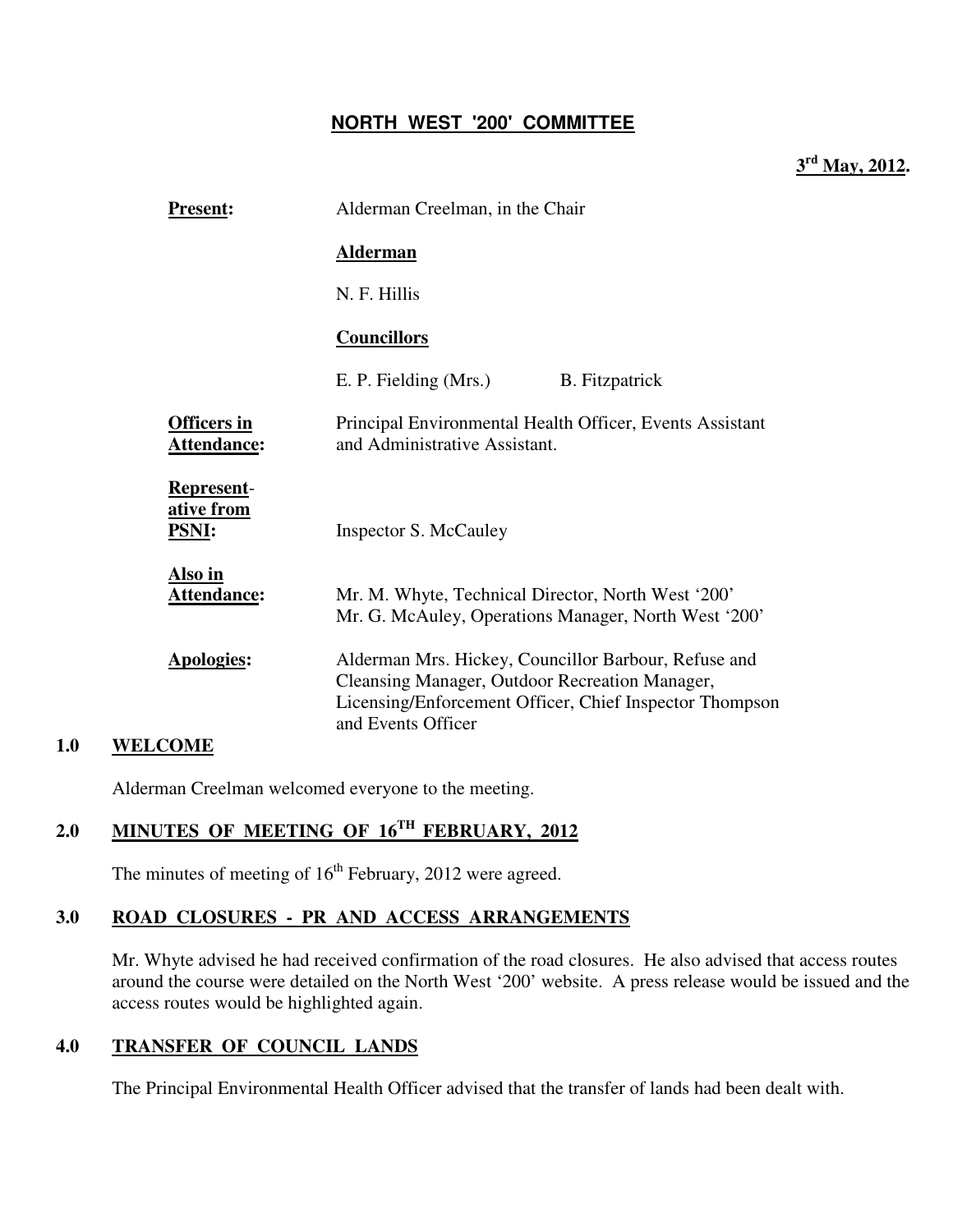# **5.0 CAMP SITES AND CAR PARKING**

Mr. Whyte confirmed that the official camp site was at Blair's Caravan Park.

The Principal Environmental Health Officer advised that there was an issue with lights at the camp site and Mr. Colin Mairs would have to liaise with residents.

The Principal Environmental Health Officer referred to land on Ballyreagh Road, previously used as a family camp site, but now to be used for car parking only by the club and queried how it would be managed on Friday night in relation to unauthorised camping. Mr. Whyte advised that the car park would be open on Tuesday, Thursday and Saturday for use as an official car park for the club and would be locked at other times. He also advised he could arrange security personnel to patrol the area on Friday night/Saturday morning. The Principal Environmental Health Officer advised she would liaise with the adjoining land owner to ascertain what arrangements he had in place.

The Principal Environmental Health Officer advised she would liaise with the manageress of The Ramada in relation to the opening of the Inn on the Coast.

## **6.0 STREET TRADERS**

The Principal Environmental Health Officer advised that following advertisement of eleven sites at the four street trading locations, four complete applications were received and several were returned because they did not meet the criteria. One trader attended the lottery and was allocated Glenvale Avenue, therefore, ten trading sites have still to be allocated. Two traders have since resubmitted their application and now meet the criteria.

It was agreed that all traders, meeting the criteria, be entered into a lottery for the ten remaining trading sites and a location picked for them.

The Principal Environmental Health Officer advised that independent people were required to scrutinise the lottery and she would ask the Licensing/Enforcement Officer to liaise with the Chairman.

# **7.0 HOSPITALITY**

Mr. Whyte gave an update on the hospitality arrangements and informed Committee that numbers were up from last year. He advised that the marquee would be open to the public on Saturday night, at stages, depending on capacity.

# **8.0 SPONSORSHIP**

Mr. Whyte advised Committee of two new sponsors; Vauxhall, sponsors of the Supertwin Race and LiveWire AV Solutions, sponsors of the Superstock Race. He also advised that the sponsors from last year were still on board.

## **9.0 HEALTH & SAFETY**

Mr. McAuley updated Committee on Health and Safety matters.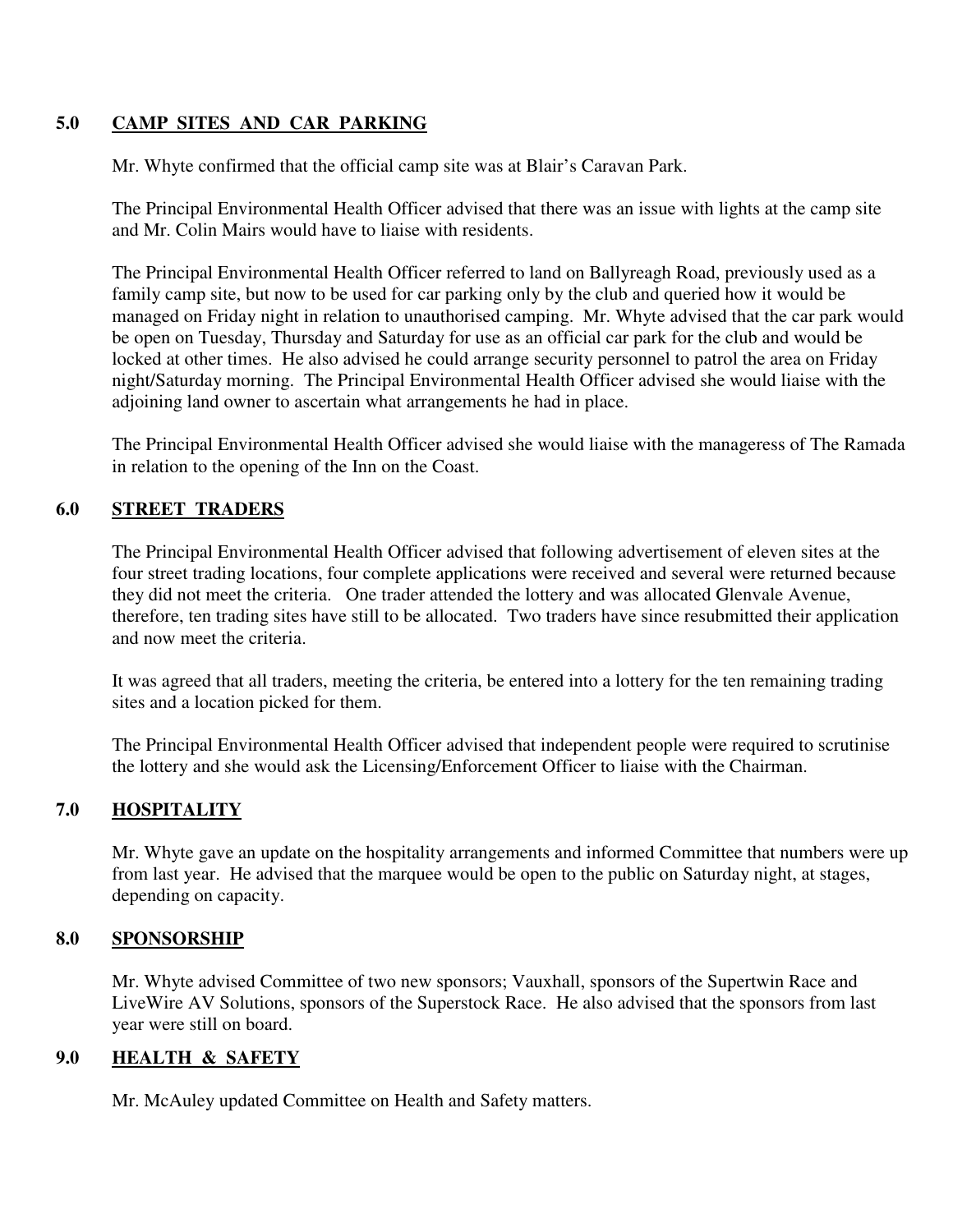## **10.0 RACE WEEK FESTIVAL**

The Events Assistant gave an update on the Race Week Festival and advised Committee of extra events.

# **11.0 POST RACE CLEAN-UP/RECYCLING**

The Principal Environmental Health Officer advised that arrangements were in place for the post race clean-up and recycling.

## **12.0 DRD ROADS SERVICE**

Mr. Whyte conveyed thanks to DRD Roads Service and Central Government for their help and praised them for their excellent co-operation with the event.

## **13.0 BIG SCREEN**

Mr. Whyte advised that a big screen would be put in place at the Metropole and would be used on Thursday and Saturday.

## **14.0 THANKS**

Mr. Whyte referred to various meetings with Council and the many agencies involved in the event and passed on his thanks.

## **15.0 LIVE TV COVERAGE**

Mr. Whyte advised that the races would not be shown live on TV and he would announce this and place it on the website.

## **16.0 STEWARDING OF COUNCIL LAND**

The Principal Environmental Health Officer advised that officers would be on duty as in previous years.

## **17.0 BIN COLLECTIONS**

The Principal Environmental Health Officer advised that the refuse collection due on the Thursday would be collected on Wednesday and residents had been informed.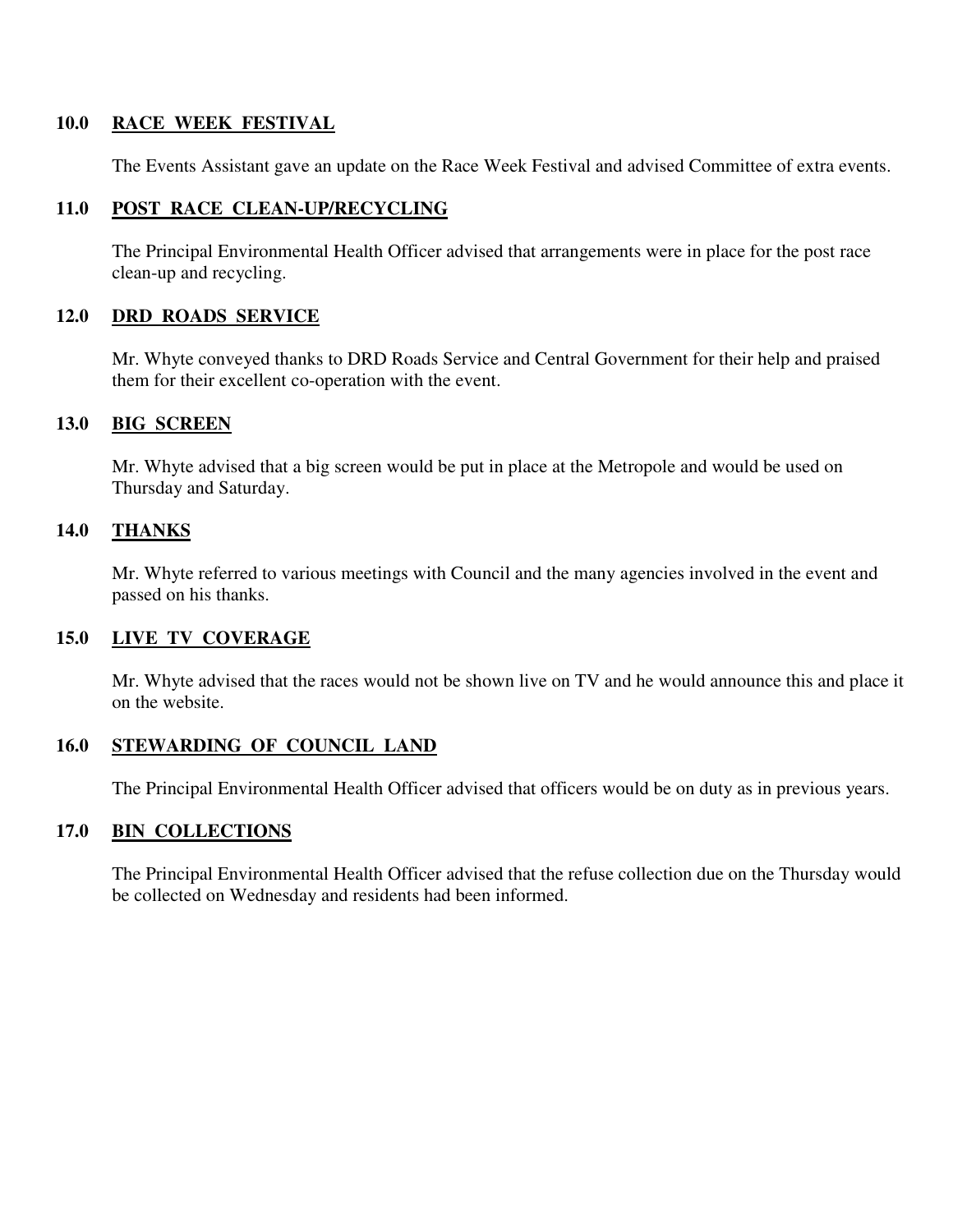# **POLICY AND DEVELOPMENT COMMITTEE**

# **15 May 2012**

| <b>Present:</b>                          | Councillor D D Barbour, in the Chair<br>The Mayor, Alderman J M Bradley                                                                                                                                                 |                                                                                                                                                                                                                                                                                             |  |  |
|------------------------------------------|-------------------------------------------------------------------------------------------------------------------------------------------------------------------------------------------------------------------------|---------------------------------------------------------------------------------------------------------------------------------------------------------------------------------------------------------------------------------------------------------------------------------------------|--|--|
|                                          |                                                                                                                                                                                                                         |                                                                                                                                                                                                                                                                                             |  |  |
|                                          |                                                                                                                                                                                                                         | The Deputy Mayor, Councillor W A King                                                                                                                                                                                                                                                       |  |  |
|                                          | <b>Aldermen</b>                                                                                                                                                                                                         |                                                                                                                                                                                                                                                                                             |  |  |
|                                          | W T Creelman<br>M T Hickey (Mrs)                                                                                                                                                                                        | N F Hillis<br>W J McClure                                                                                                                                                                                                                                                                   |  |  |
|                                          | <b>Councillors</b>                                                                                                                                                                                                      |                                                                                                                                                                                                                                                                                             |  |  |
| <b>Officers</b> in<br><b>Attendance:</b> | $C S$ Alexander (Ms)<br>C Archibald<br>Y Boyle (Ms)<br>A S Cole<br>G Duddy<br>E P Fielding (Mrs)<br>(Items $1.0 - 2.5$ )<br>M Fielding<br>(Items $1.0 - 2.5$ )<br>Town Clerk and Chief Executive, Corporate Director of | D Harding<br>(Items $2.1 - 8.0$ )<br>R J Holmes<br>R A Loftus (Mrs)<br>W McCandless<br>D McClarty<br>A McQuillan<br>(Items $1.0 - 2.1$ )<br>Leisure and Development, Head of Performance, Policy and Governance<br>(Items 2.1 – 8.0), Head of Development Services, Acting Head of Finance, |  |  |
|                                          | Economic Development Manager (Items $1.0 - 2.6$ ), Neighbourhood Renewal<br>Manager (Items $1.0 - 2.2$ ) and Administrative Assistant                                                                                   |                                                                                                                                                                                                                                                                                             |  |  |
| Also in<br>Attendance:                   | Mr Alastair Hamilton, Chief Executive, Mr Des Gartland,<br>Manager, North Western Office and Ms Shelley Pinkerton, Client Manager,<br>Clients Group and Entrepreneurship, Invest NI (Items 1.0 - 2.1).                  |                                                                                                                                                                                                                                                                                             |  |  |
|                                          | Mr Martin Duffy, Moore Stephens (Items 1.0 - 2.2).                                                                                                                                                                      |                                                                                                                                                                                                                                                                                             |  |  |
| <b>Apology:</b>                          | <b>Councillor McLaughlin</b>                                                                                                                                                                                            |                                                                                                                                                                                                                                                                                             |  |  |

# **1.0 THANKS**

The Chairman highlighted that this would be the last meeting of the Policy and Development Committee before the Annual Meeting and thanked the Mayor, Council Members and Officers for their support during his term as Chairman.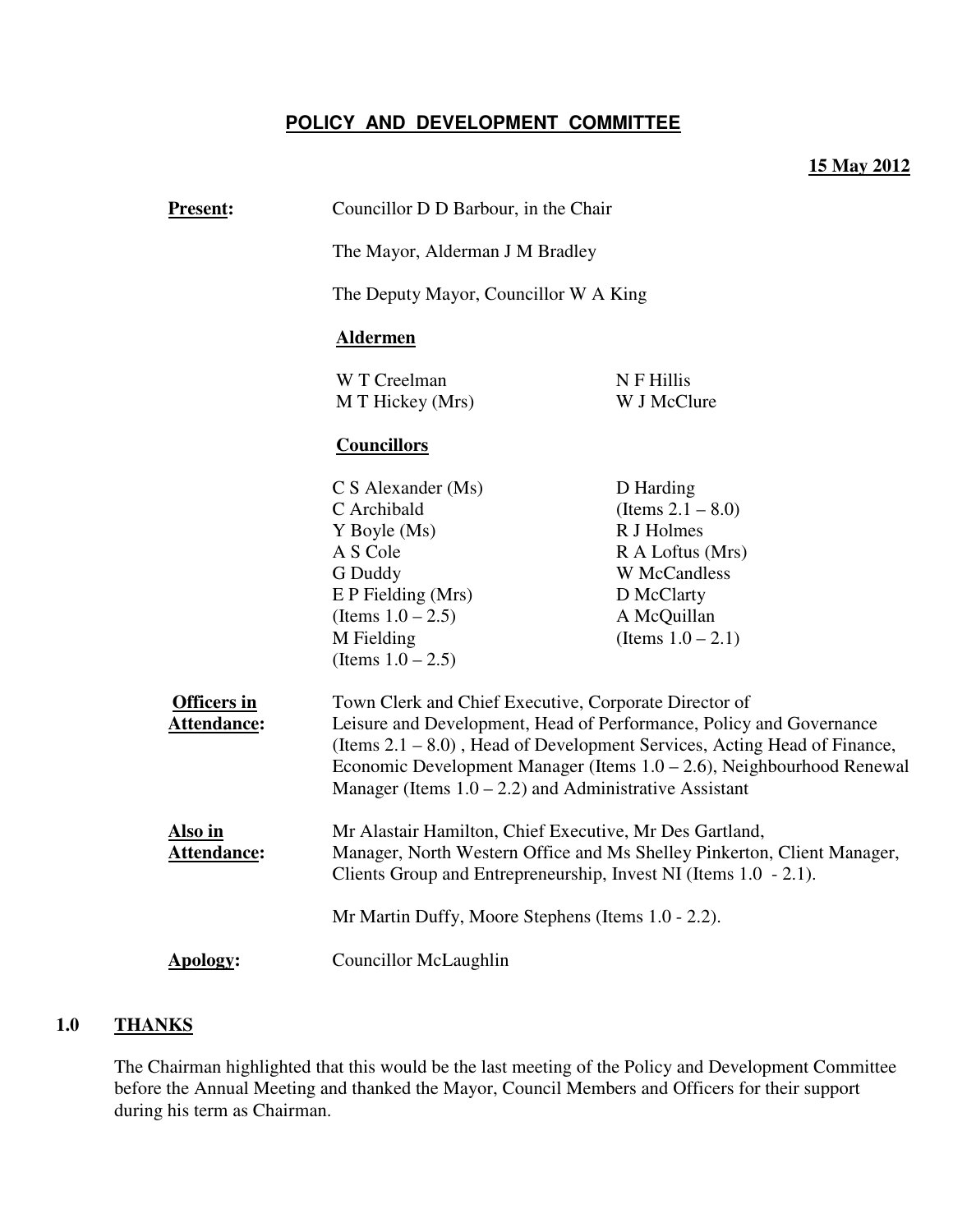# **2.0 DEVELOPMENT SERVICES' REPORT**

 Consideration was given to the Report of the Head of Development Services (previously supplied).

Matters arising:

# **2.1 Invest Northern Ireland (Invest NI)**

The Chairman welcome Mr Alastair Hamilton, Mr Des Gartland and Ms Shelley Pinkerton who were in attendance to update Committee on the work of Invest NI.

 Mr Hamilton outlined the areas of work in which Invest NI was involved and provided information on historical offers, assistance and investment patterns; and outcomes from the 2008-2011 Programme for Government including a breakdown of jobs promoted and customer satisfaction over the period. He then advised on the targets arising from the Programme for Government 2011- 2015 and highlighted key themes including challenges faced; a new operating model for supporting customer segmentation; assistance available for business; and specific and future measures for partnership working with Coleraine Borough Council.

 During a period of discussion, Mr Hamilton answered Members' questions in relation to intellectual property; the manufacturing sector; the Business Start-up Scheme; town centre development; and support and benefits available to firms to encourage them to set up in Northern Ireland. In response to Members' requests Mr Hamilton agreed to provide further information on the work of Invest NI for their information.

 Mr Hamilton asked that his appreciation for the work and professionalism of Council Members and Officers who attended the recent House of Lords event be put on record. He reported that good feedback from the event was being received and would be built upon.

 Members thanked Mr Hamilton for his comprehensive presentation and responses to questions. Thanks were also expressed to Ms Shelley Pinkerton for her work in the Borough.

# **2.2 King George VI Hall Options Appraisal**

The Chairman welcomed Mr Martin Duffy who was in attendance to present the findings of the options appraisal carried out on the site of the King George VI Hall.

Mr Duffy outlined the context for the work including the terms of reference, process followed, evaluation of options and options assessed as being most viable, as contained in the report (previously supplied).

## **Recommended:**

On the proposal of Councillor McCandless and seconded by the Mayor, that Council agrees to:

- i) Clear and make safe the site.
- ii) Retain the site for a few years during which time declarations of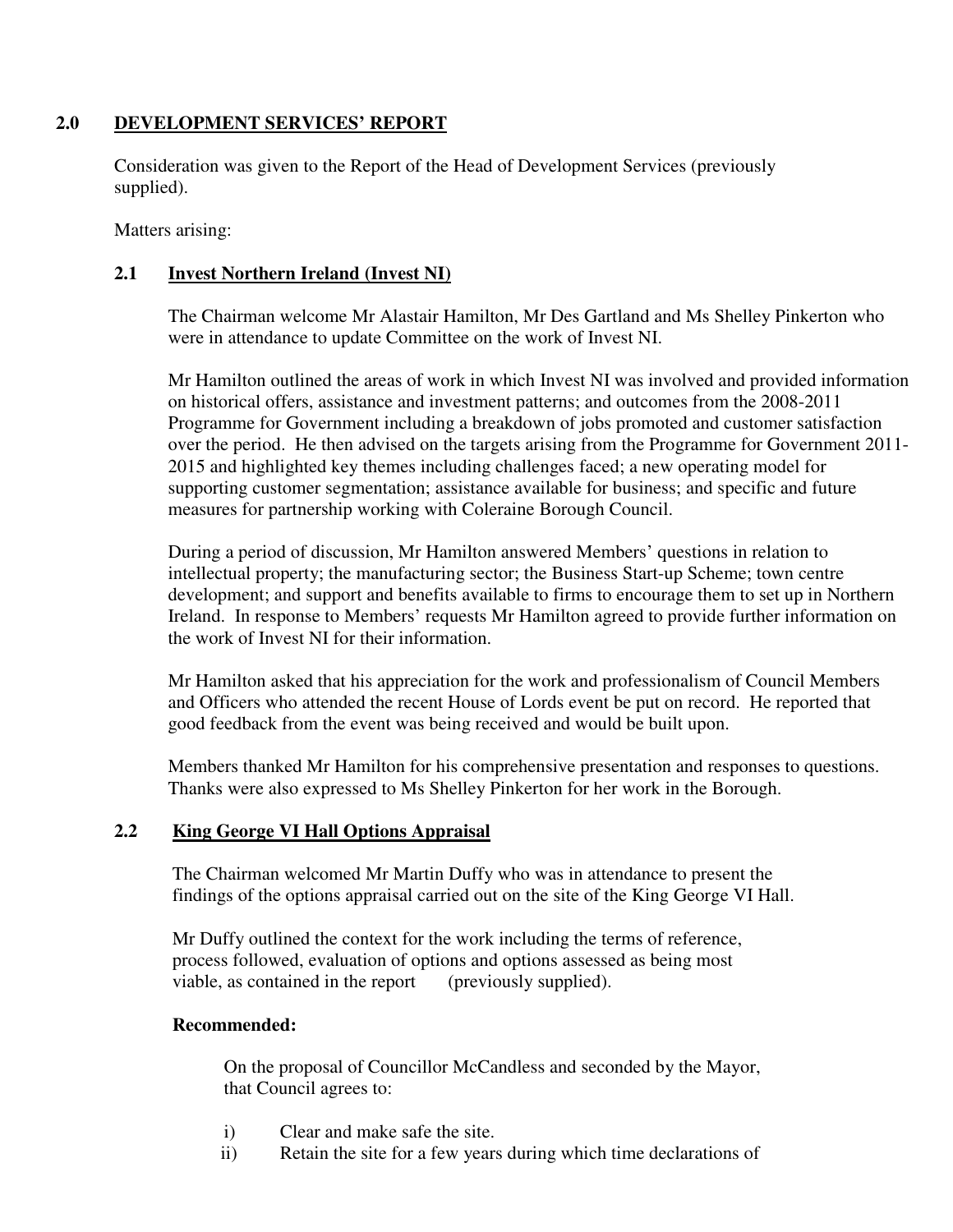interest would be assessed and the greatest social need determined.

## **2.3 Exploring Enterprise Programme**

Consideration was given to information on the Exploring Enterprise Programme, as contained in the report.

## **Recommended:**

That Council contributes £5,000 match funding to the Causeway Enterprise Agency.

# **2.4 Public Consultation on the Future Operation of the Office of the Police Ombudsman for Northern Ireland (OPONI)**

Consideration was given to a draft response to this Consultation based on prior experience of the operation of the District Policing Partnership and Community Safety Partnership.

A period of discussion ensued during which it was proposed by Councillor Holmes and seconded by Councillor Duddy:

 That the post of Police Ombudsman for Northern Ireland should be open to all applicants irrespective of background.

It was proposed, as an amendment, by Alderman Mrs Hickey and seconded by Councillor Ms Boyle:

 That those with a Northern Ireland policing background should be excluded from applying for the post.

On being put to the meeting, the amendment was lost with five votes in favour and twelve votes against.

## **Recommended:**

 With eleven votes in favour and five votes against, that Council approves the response to the Police Ombudsman consultation process subject to inclusion of the opinion that the post of Police Ombudsman for Northern Ireland should be open to all applicants irrespective of background.

# **2.5 London Investment Event Update**

The Head of Development Services updated Committee on the recent event at the House of Lords which had been attended by the Northern Ireland Minister for Enterprise, Trade and Investment and the Minister of State. The purpose of the event was to attract the interest of potential Investors to Coleraine and a number of local business people had also attended to show their support.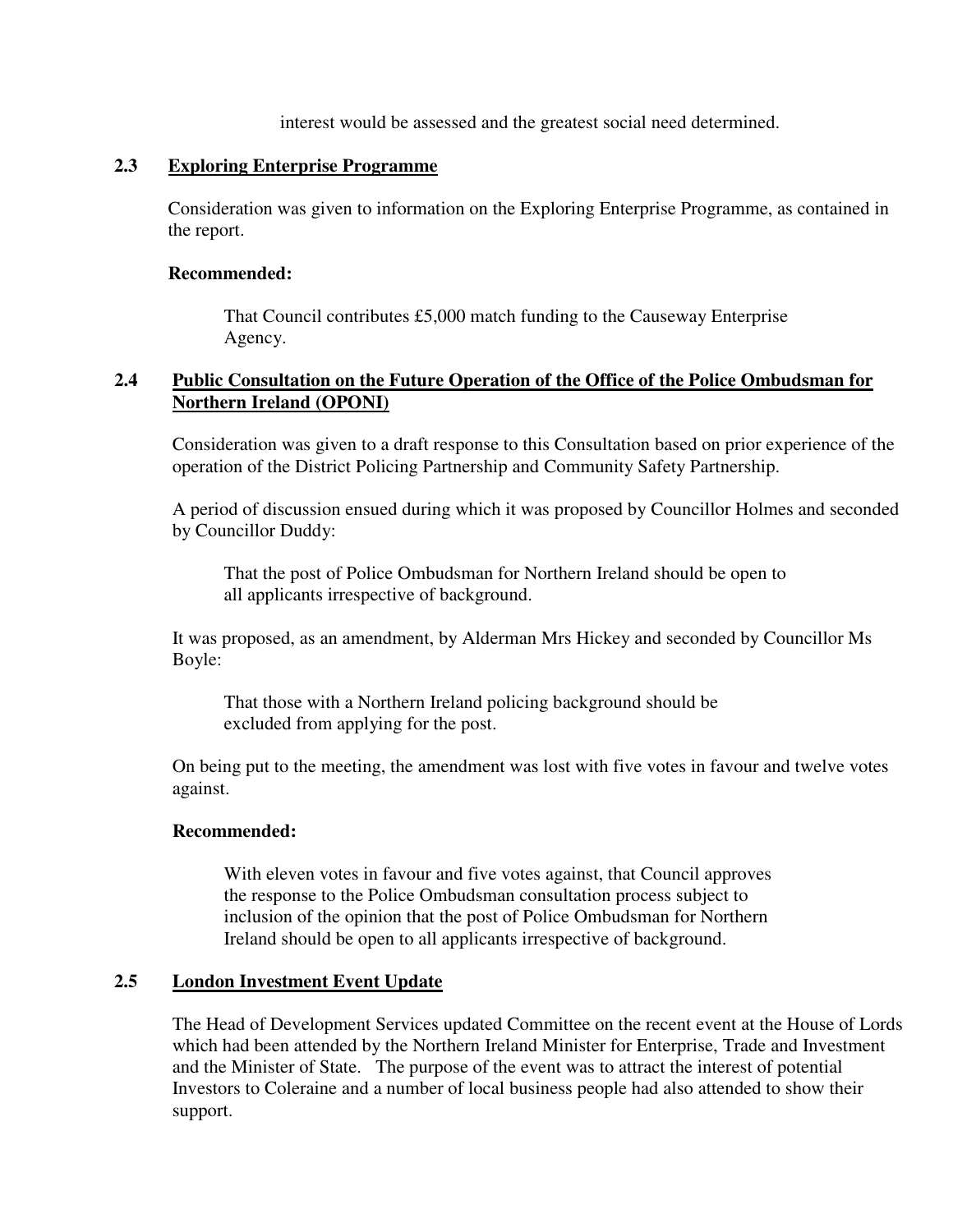Members viewed the DVD which had been presented to potential investors at the event which showcased the benefits of Coleraine as the 'Digital Causeway'.

 It was noted that feedback from the event to date had been positive, with follow up contact planned. Members would be kept updated on developments.

The Mayor expressed his congratulations to Officers for the work carried out in organising the event and the representation made on the night. He also extended thanks to Lord Ballyedmond for his sponsorship.

## **2.6 For Information**

Members noted information on the following topics, as contained in the report:

- i) Business Support Events:
	- 16 May 2012 Employers Breakfast at The Royal Court Hotel.
	- 14 June 2012 Procurement event for local businesses.
- ii) Community Festival Fund Applications 2012-2013.

## **3.0 CHIEF EXECUTIVE'S REPORT**

Consideration was given to the Report of the Town Clerk and Chief Executive (previously supplied).

Matters arising:

## **3.1 Finance**

## 3.1.1 Special Responsibility Allowance

Attention was drawn to the Department of the Environment (DOE) Circular LG05/12 – "Guidance on Councillors Allowances – March 2012" (previously supplied), the key points of which were outlined by the Town Clerk and Chief Executive.

 Following the refusal of the Department to grant an extension to Council's current arrangement for Special Responsibility Allowances, it had not been possible to pay Members Special Responsibility Allowances for the month of April.

 Members were reminded that a review of Council's governance structure was planned for later in the year. In the interim, a revised scheme of Special Responsibility Allowances had been considered by the Governance Working Group on 3 May 2012, as contained in the report.

## **Recommended:**

 On the proposal of Councillor Mrs Loftus and seconded by the Mayor, that Council approves the revised scheme of Special Responsibility Allowances with effect from 1 April 2012 subject to further appraisal following completion of the review of governance arrangements.

Further, that the Scheme of Allowances Payable to Councillors (previously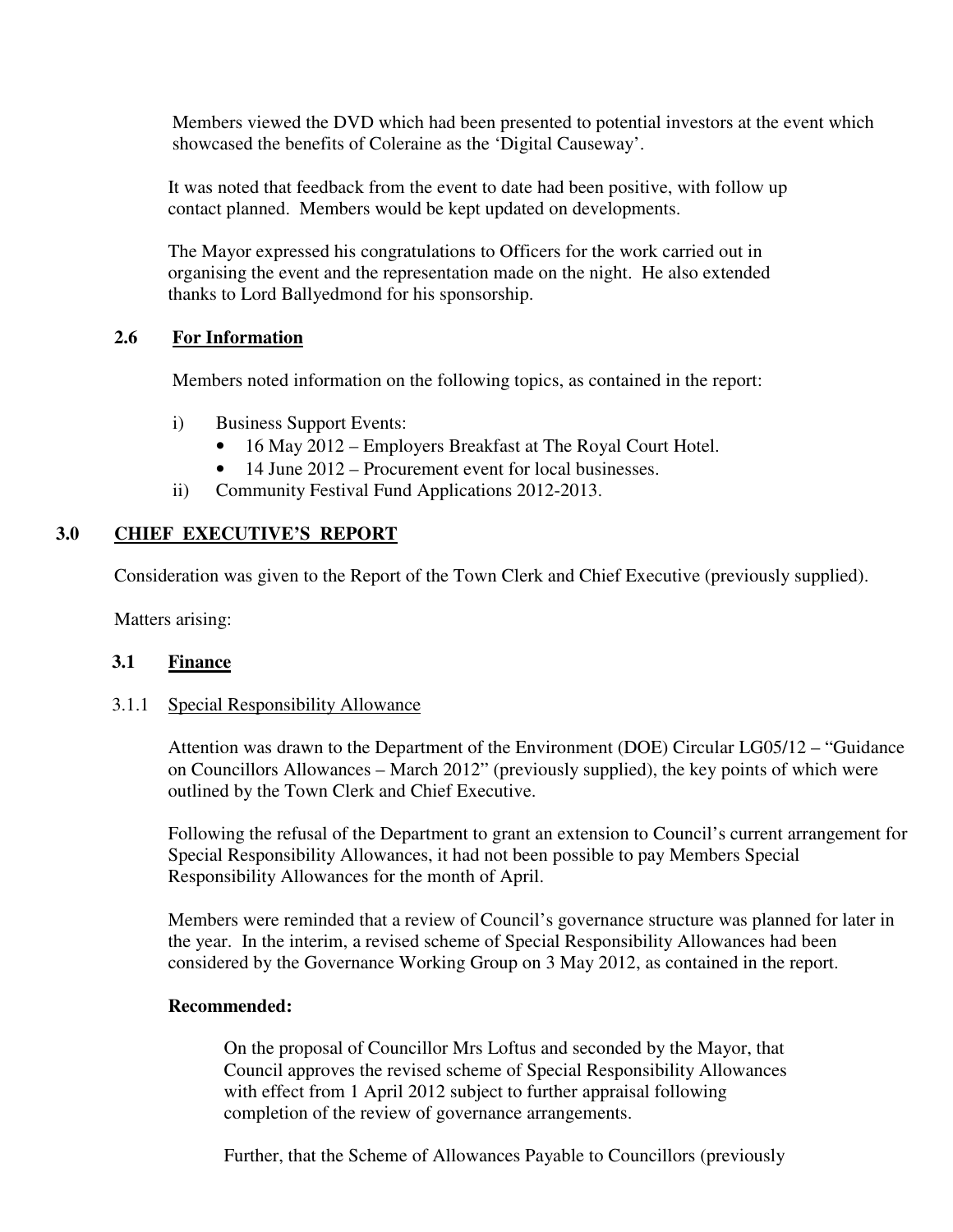supplied) be adopted.

## 3.1.2 For Information

Members noted that Accounts for April 2012 had been previously circulated.

# **3.2 Members' Services**

## 3.2.1 Leisure and Environment Committee – June

 Consideration was given to details of upcoming Bank Holidays and Council presentations which would impact on the scheduled date of the June meeting of the Leisure and Environment Committee, as contained in the report.

## **Recommended:**

That the Leisure and Environment Committee meeting on 6 June 2012 be cancelled and that any urgent issues be brought to the June meeting of Council.

## 3.2.2 For Information

Members noted information on the Forecast of Events, as contained in the report Members' attention was drawn to the 'Transforming Your Care' Workshop on 16 May 2012, which would be attended by Mr S Donaghy, Chief Executive of the Northern Health and Social Care Trust.

## **3.3 Irish Open Golf Competition**

The Corporate Director of Leisure and Development updated Members on developments with arrangements for the Irish Open Golf Competition including festival; trade preparation; physical presentation of the area; traffic and transport management plan; parking capacity; and travel arrangements.

Members noted that developments of arrangements for the Irish Open were formulated and discussed at a weekly meeting of Council Officers. Arrangements would be made for Members to attend one of these meetings.

# **4.0 ARRANGEMENTS FOR ANNUAL MEETING 2012**

# **4.1 Date**

## **Recommended:**

That, in accordance with Standing Order 1.1(2), the 2012 Annual Meeting be held on Monday 11 June 2012 at 6.30 pm.

# **4.2 For Information**

Members noted information on Appointments, as contained in the report.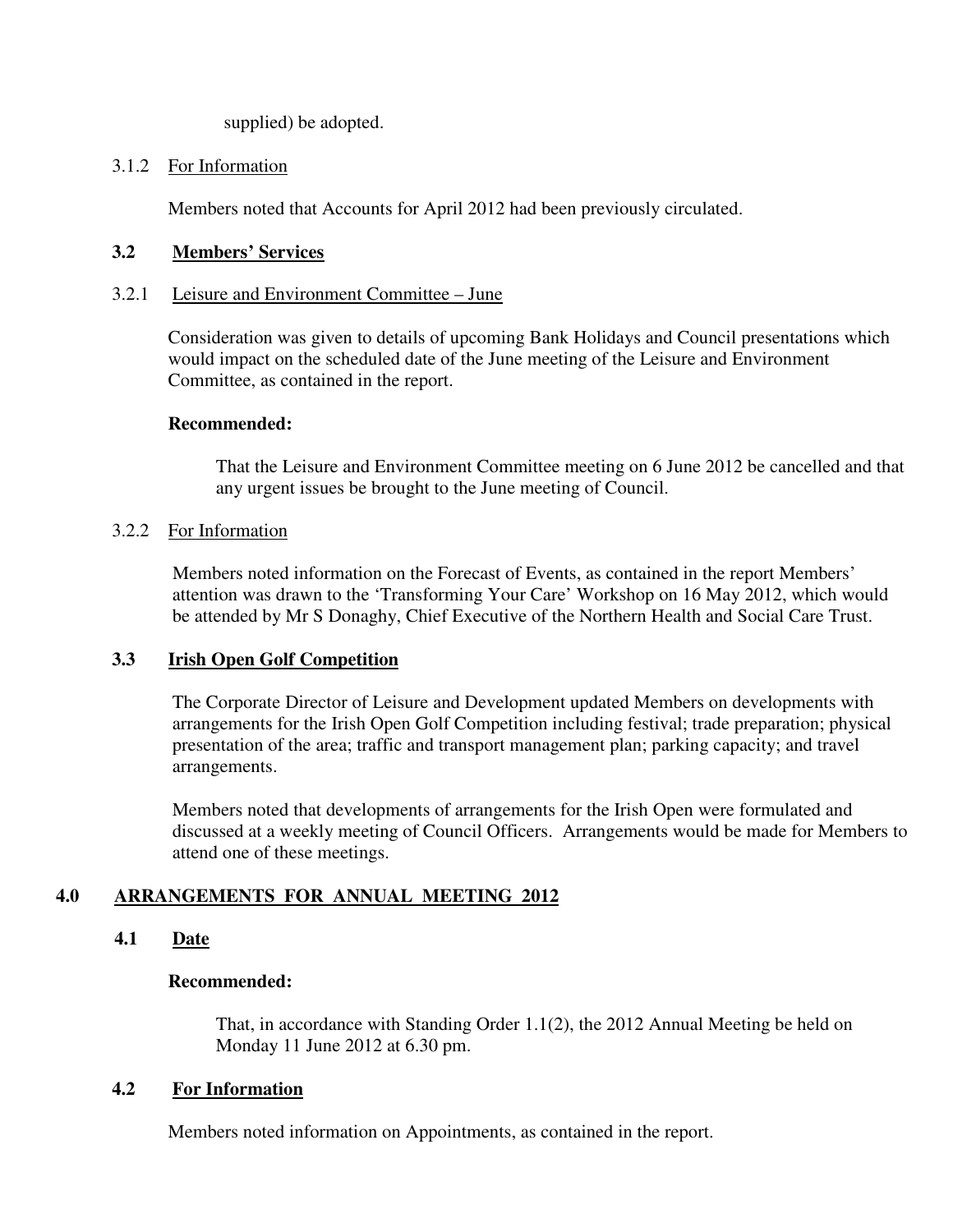## **4.3 Appointment of Representatives**

 Members noted that proposals for change would be presented to Council in Autumn 2012 following a review of the Committee structure.

## **Recommended:**

That Council retains the existing system of appointment in the interim, as detailed in the report, with the proviso that any party may change its member(s).

# **5.0 LOCAL GOVERNMENT RE-ORGANISATION BILL**

 Read letter dated 27 March 2012 from the Chief Executive of the Northern Ireland Local Government Association (NILGA) along with a Press Release dated 29 February 2012 (previously supplied).

A period of discussion ensued during which reference was made to a lack of clarity about NILGA's role in the Review of Public Administration process. The Town Clerk and Chief Executive advised that the Chief Executive of NILGA had previously expressed an interest in making a presentation to Council.

## **Recommended:**

- i) That Council supports the view that defined and substantial investment needs to be enabled by Central Government to meet key upfront costs required for Local Government Reform.
- ii) That the Chief Executive of NILGA be invited to address Council.

# **6.0 LOUGH NEAGH WATER LEVEL MANAGEMENT**

Read letter dated 1 May 2012 from the Ulster Farmers' Union inviting a representative from Council to attend a meeting to discuss farmers' concerns with the current operational water levels of Lough Neagh and the effects on their businesses.

## **Recommended:**

 On the proposal of Councillor Holmes and seconded by Councillor McClarty, that the Deputy Mayor attend on behalf of Council.

# **7.0 ENVIRONMENTAL IMPROVEMENT SCHEME - STATION SQUARE, PORTRUSH**

Reference was made to a previous Council decision on this issue and the accuracy of information provided on the height of the structure was queried.

The Corporate Director of Leisure and Development outlined the consultation process which had taken place during March 2010 – March 2011 on the design of the scheme. The design was then tabled on 7 January 2011 and drawings approved by the Planning Service on 20 June 2011. The Paul Hogarth Company had developed the scheme and had advised it was built in accordance with the approved drawings. Completion of the scheme was forecasted within twenty five working days.